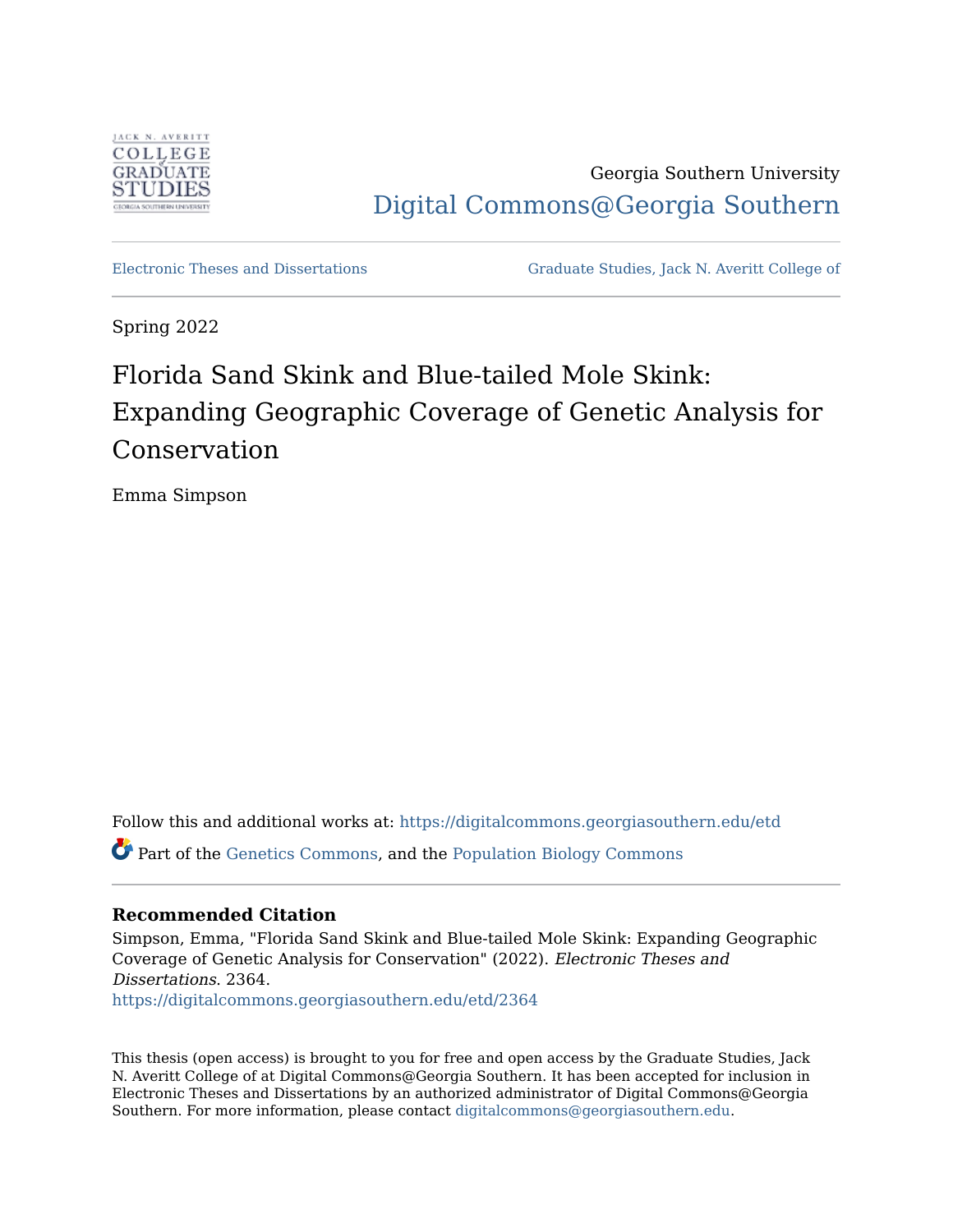## FLORIDA SAND SKINK AND BLUE-TAILED MOLE SKINK: EXPANDING GEOGRAPHIC COVERAGE OF GENETIC ANALYSIS FOR CONSERVATION

by

#### EMMA SIMPSON

(Under the Direction of Aaron Schrey)

#### ABSTRACT

The Lake Wales Ridge is important scrub habitat that has been increasingly altered since the post-Columbian settlement in Florida. This loss of habitat has caused extreme anthropogenic fragmentation within the Lake Wales Ridge resulting in isolation among extant scrub patches. To expand the geographic scope of previous studies and answer questions concerning population connectivity, we characterized genetic diversity and differentiation using *cytochrome-b* and microsatellite genetic markers for two endemic skink species: the Florida Sand Skink (*Plestiodon reynoldsi*) and Blue-tailed Mole Skink (*Plestiodon egregius lividus*). Both species display historical isolation between central and southern Lake Wales Ridge regions with recent indication of isolation among geographically proximate sample locations. Results also indicate both focal species have low vagility based on genetic differentiation estimates. The Florida Sand Skink and Blue-tailed Mole Skink also shared similar patterns of genetic diversity within sample locations suggesting isolation by anthropogenic fragmentation is the largest threat facing both species.

INDEX WORDS: Florida Sand Skink, Blue-tailed Mole Skink, Population genetics, Florida scrub, *Cytochrome-b*, Microsatellite loci, Anthropogenic fragmentation, Lake Wales Ridge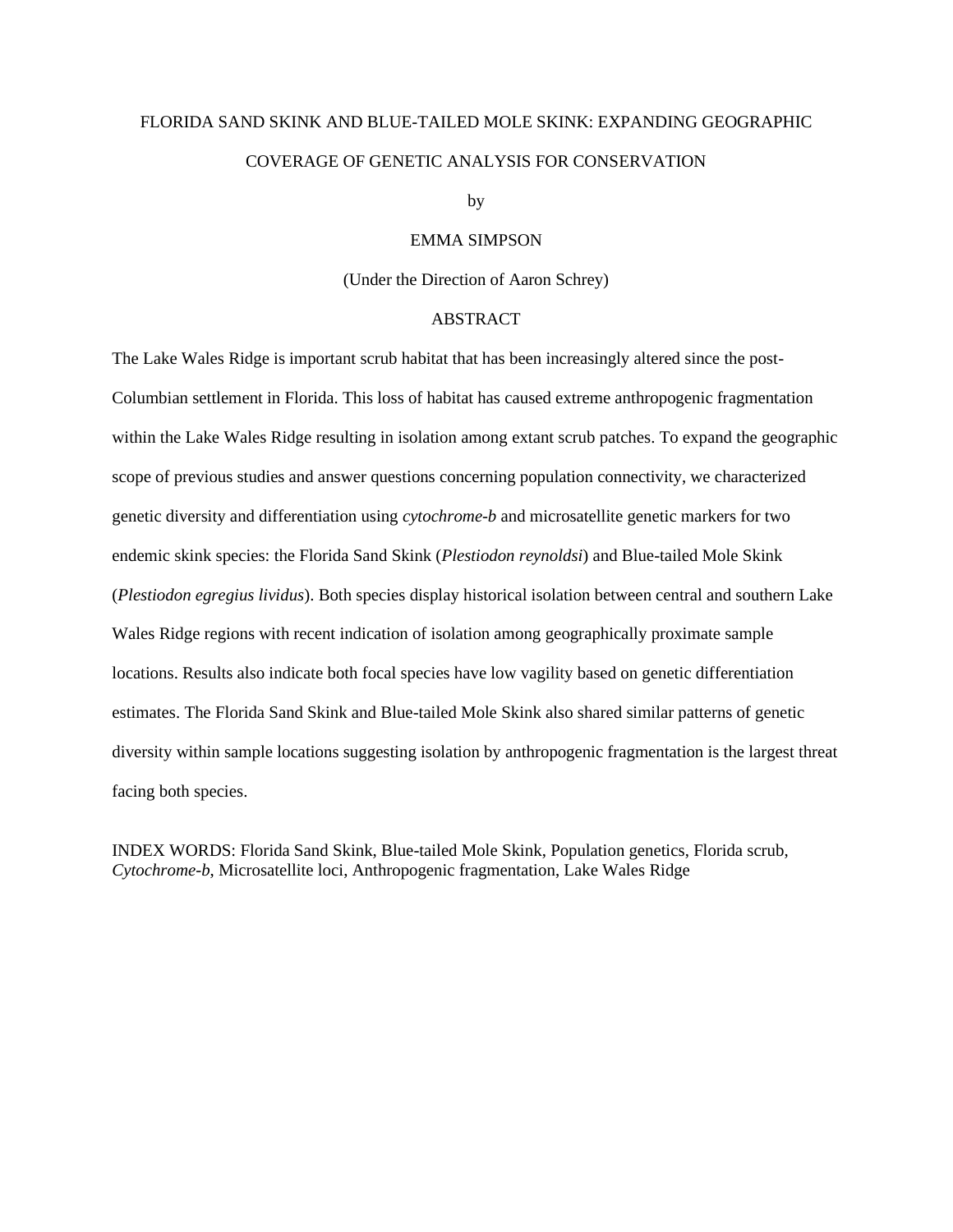## FLORIDA SAND SKINK AND BLUE-TAILED MOLE SKINK: EXPANDING GEOGRAPHIC

## COVERAGE OF GENETIC ANALYSIS FOR CONSERVATION

by

### EMMA SIMPSON

B.A., University of Northern Iowa, 2020

A Thesis Submitted to the Graduate Faculty of Georgia Southern University

in Partial Fulfillment of the Requirements for the Degree

## MASTER OF SCIENCE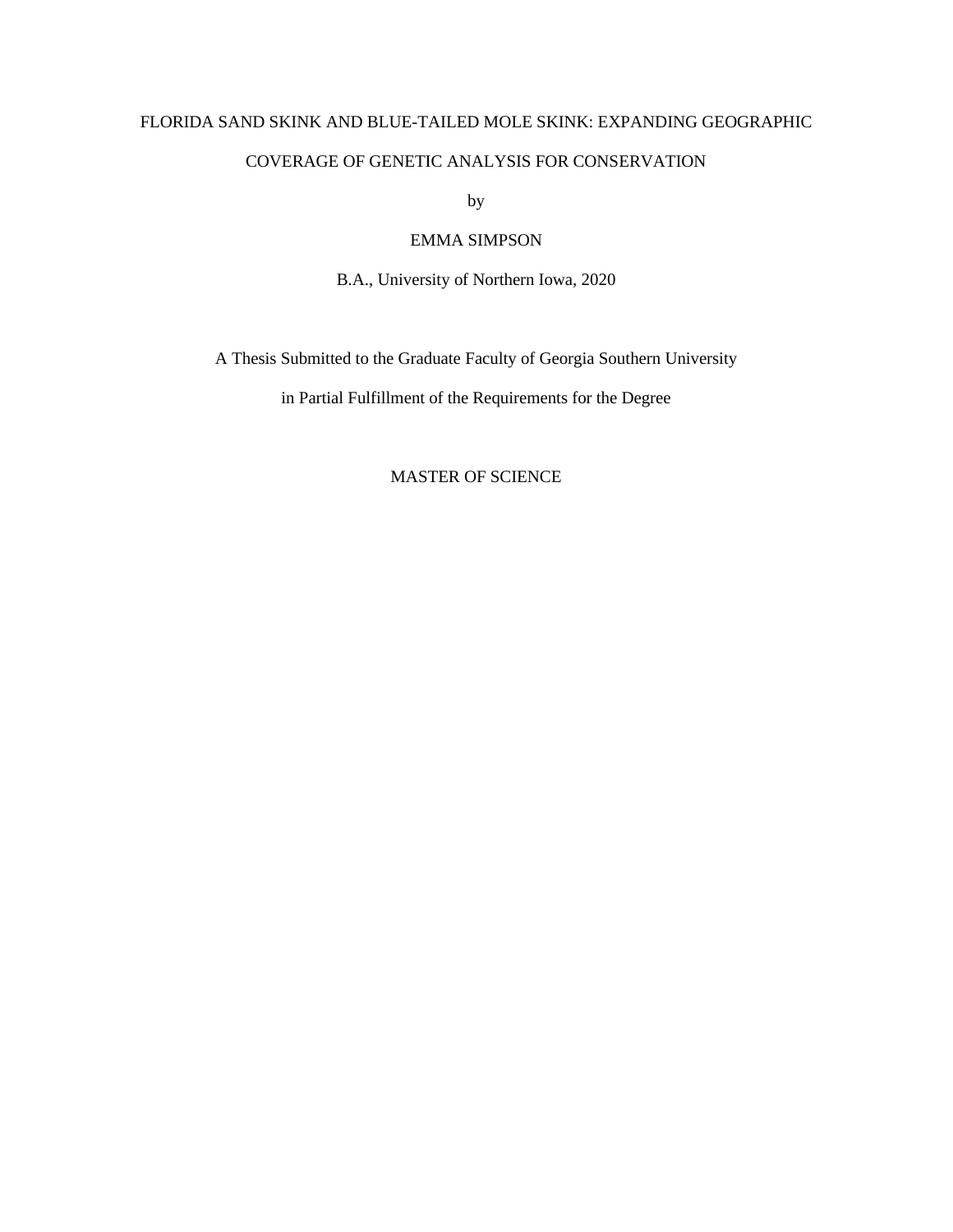© 2022

## EMMA SIMPSON

All Rights Reserved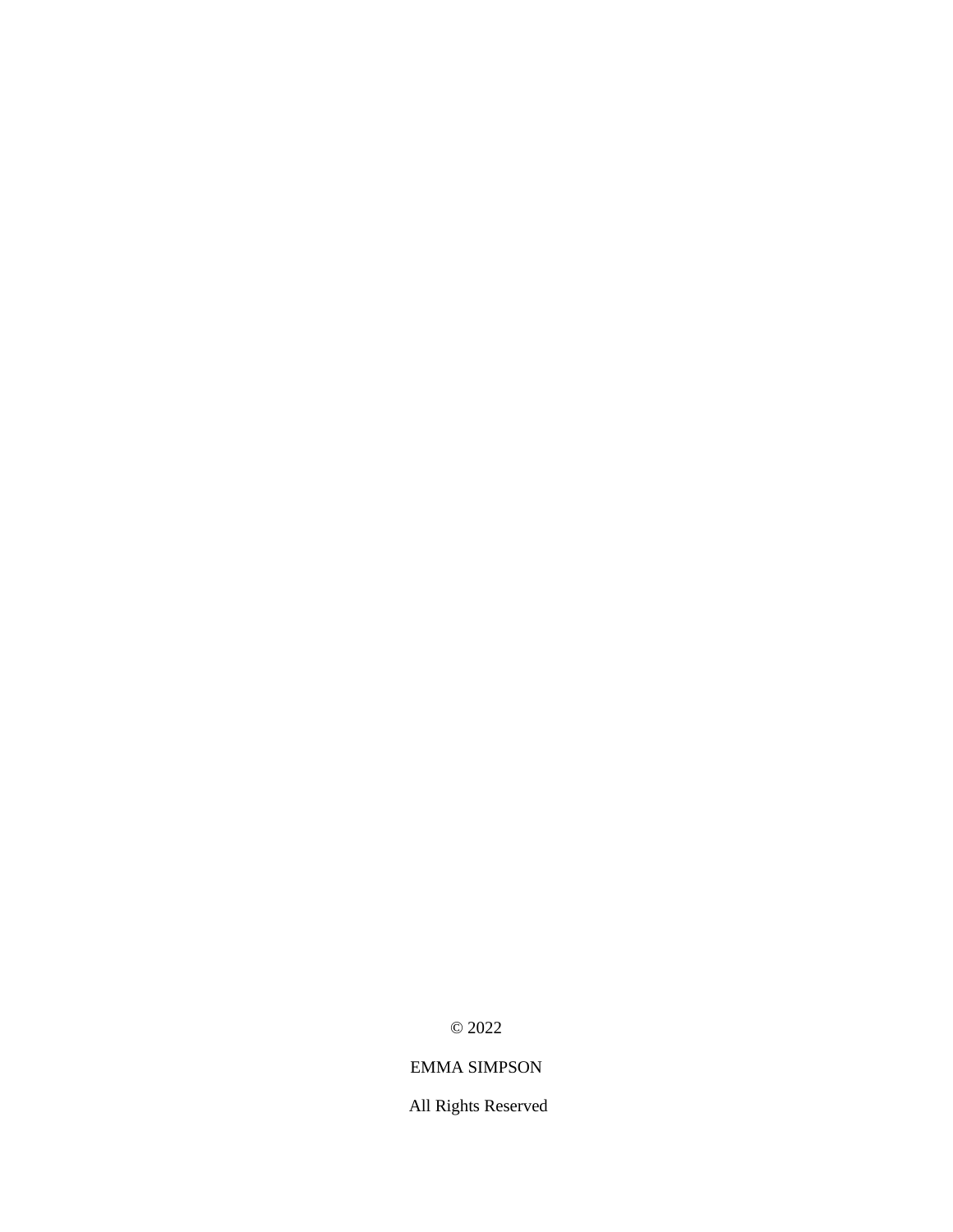## FLORIDA SAND SKINK AND BLUE-TAILED MOLE SKINK: EXPANDING GEOGRAPHIC COVERAGE OF GENETIC ANALYSIS FOR CONSERVATION

by

EMMA SIMPSON

Major Professor: Aaron Schrey<br>Committee: Michele Guido

Michele Guidone Lance McBrayer

Electronic Version Approved: May 2022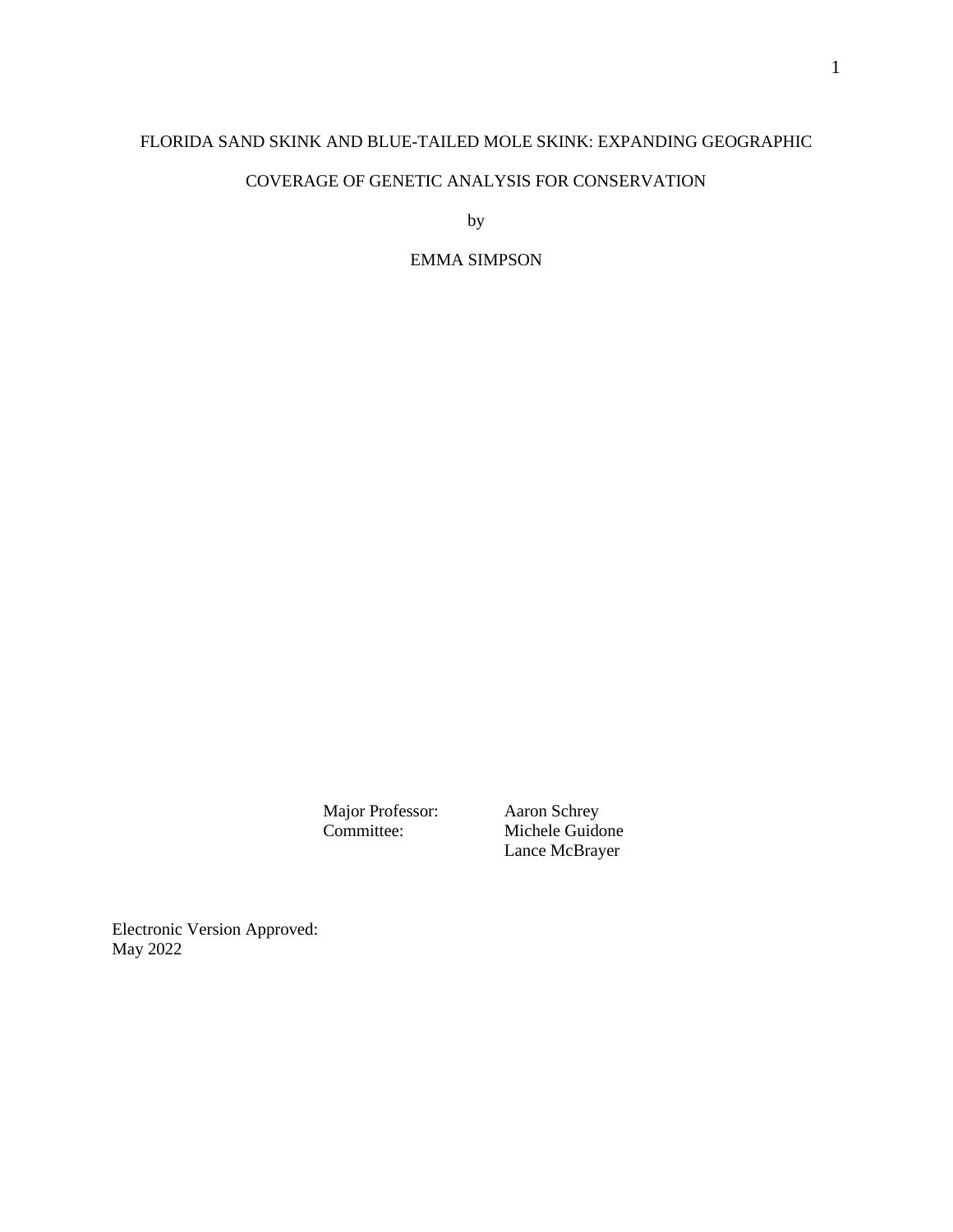#### ACKNOWLEDGMENTS

I would like to thank those who helped make this study successful. First to my advisor Dr. Aaron Schrey, whom I am incredibly lucky to call my mentor. I am very appreciative of all you have taught me during my time at Georgia Southern University. I would also like to thank my committee members Dr. Michele Guidone and Dr. Lance McBrayer for your support and knowledge while I finished out my research. I am also grateful to those involved in field collections of all sample inviduals: Neil Halstead, Henry Mushinsky, Earl McCoy, Kyle Ashton, and Kurt Russell. I am also incredibly thankful to both my family and fiancé as they cheered me across this finish line.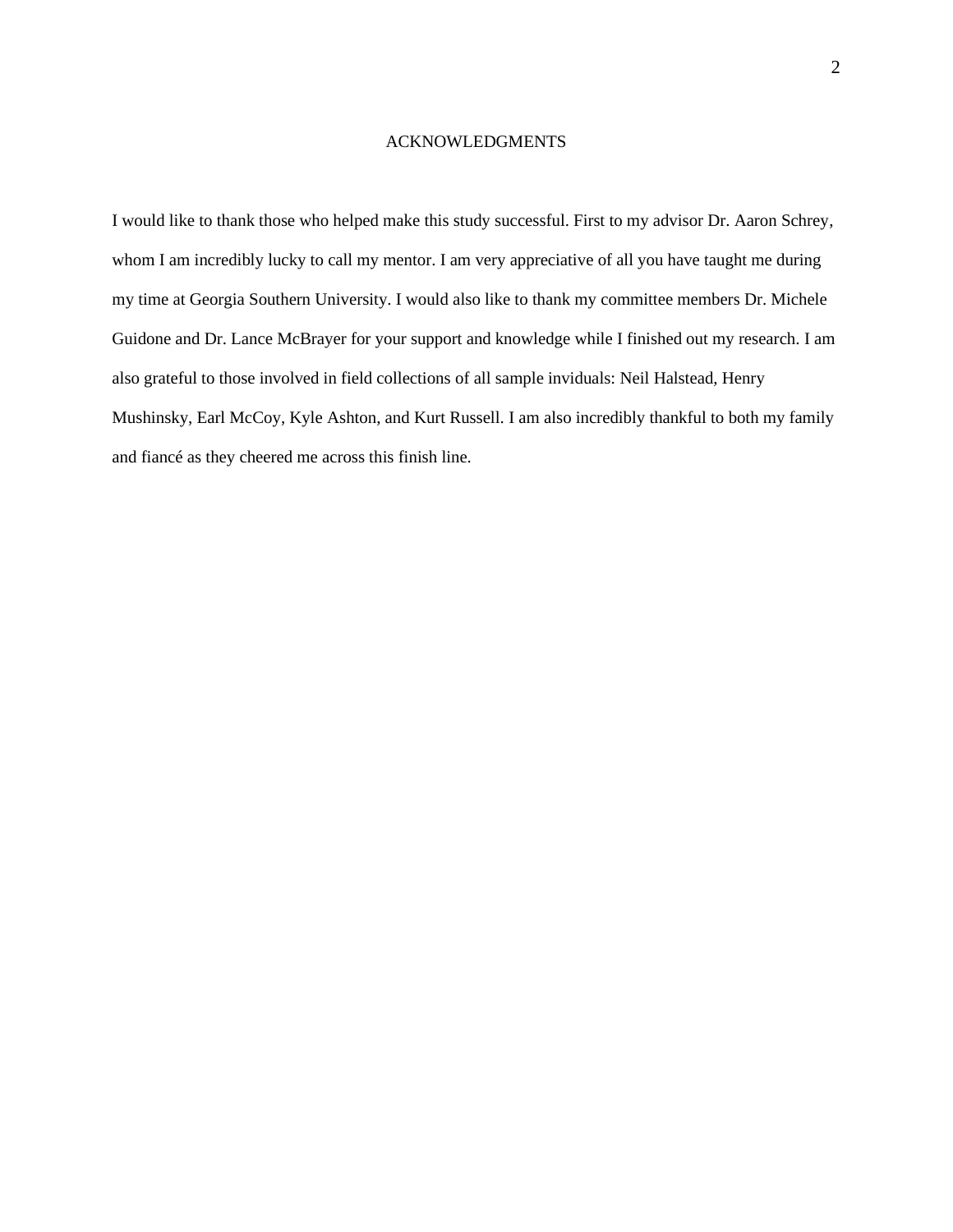## TABLE OF CONTENTS

3

| <b>CHAPTER</b> |  |
|----------------|--|
|                |  |
|                |  |
|                |  |
|                |  |
|                |  |
|                |  |
|                |  |
|                |  |
|                |  |
|                |  |
|                |  |
|                |  |
|                |  |
|                |  |
|                |  |
|                |  |
|                |  |
|                |  |
|                |  |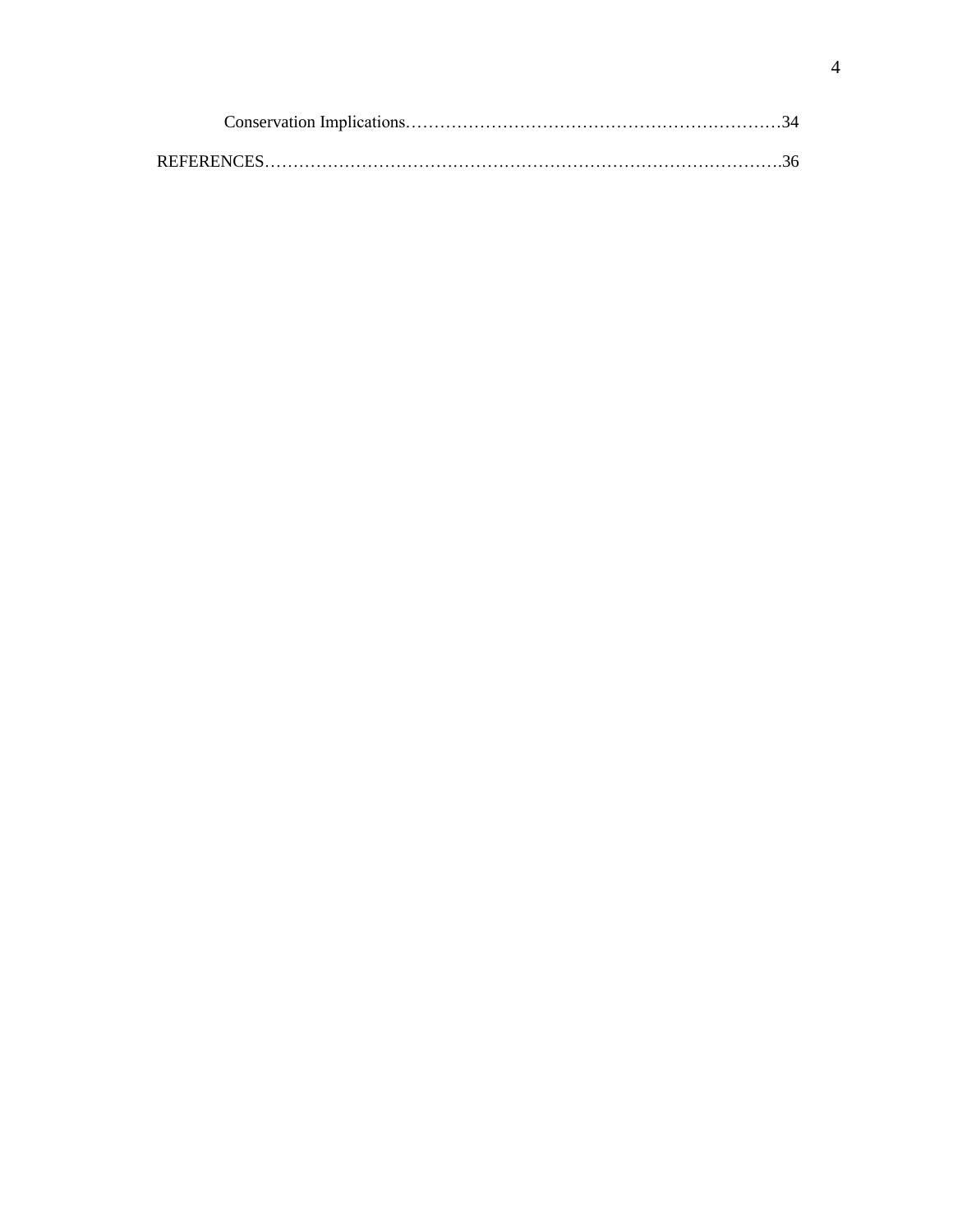## LIST OF TABLES

Page **Page** 

| Table 2: Focal Species Haplotype Diversity/Nucleotide Diversity by Sample Location20 |  |
|--------------------------------------------------------------------------------------|--|
| Table 3: Cytochrome-b Pairwise Comparisons for Florida Sand Skinks22                 |  |
|                                                                                      |  |
| Table 5: Cytochrome-b Pairwise Comparisons for Blue-tailed Mole Skinks26             |  |
| Table 6: Genetic Diversity Estimates for Focal Species by Sample Location27          |  |
| Table 7: Microsatellite Pairwise Comparisons for Florida Sand Skinks28               |  |
| Table 8: Microsatellite Pairwise Comparisons for Blue-tailed Mole Skinks29           |  |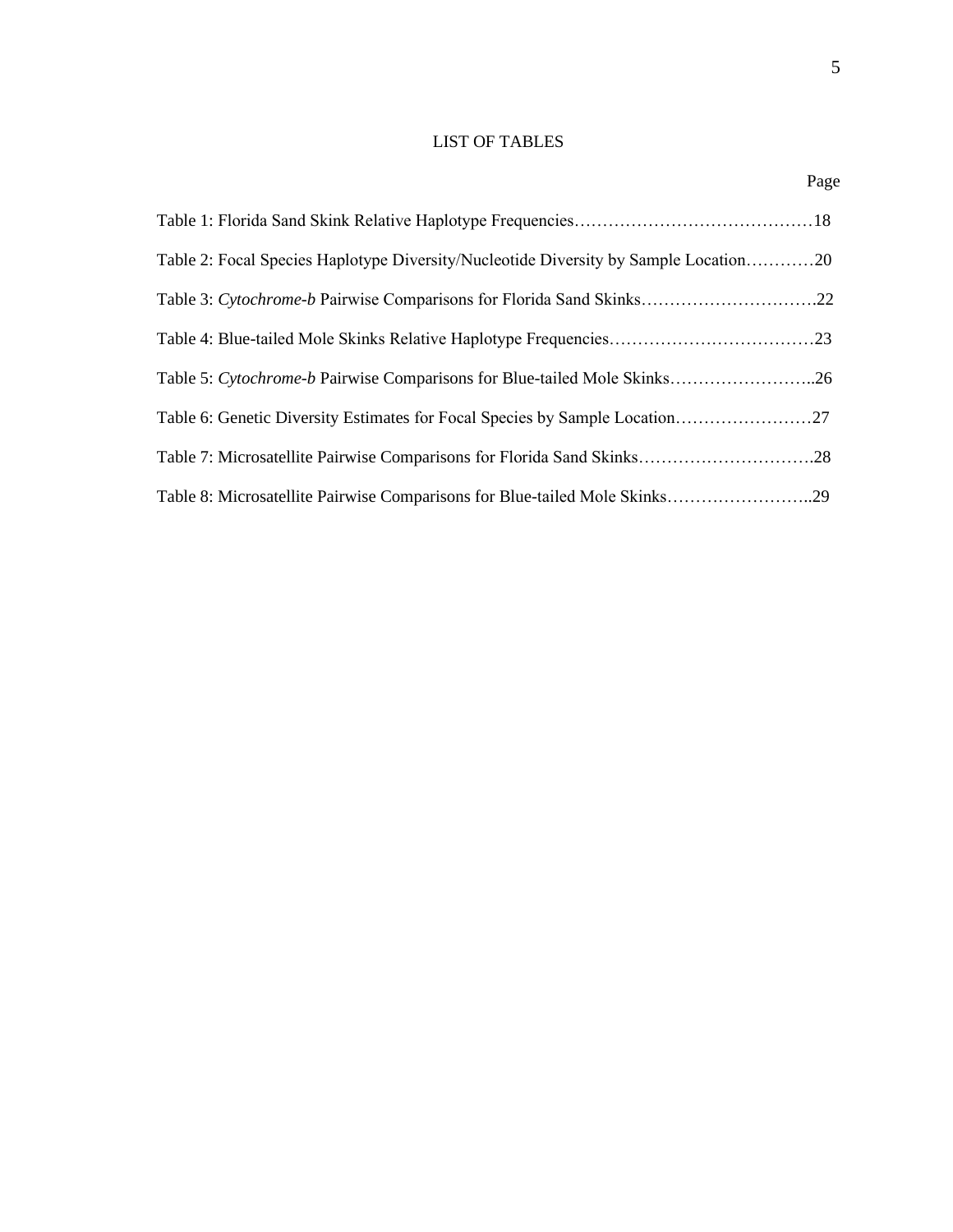## LIST OF FIGURES

6

## Page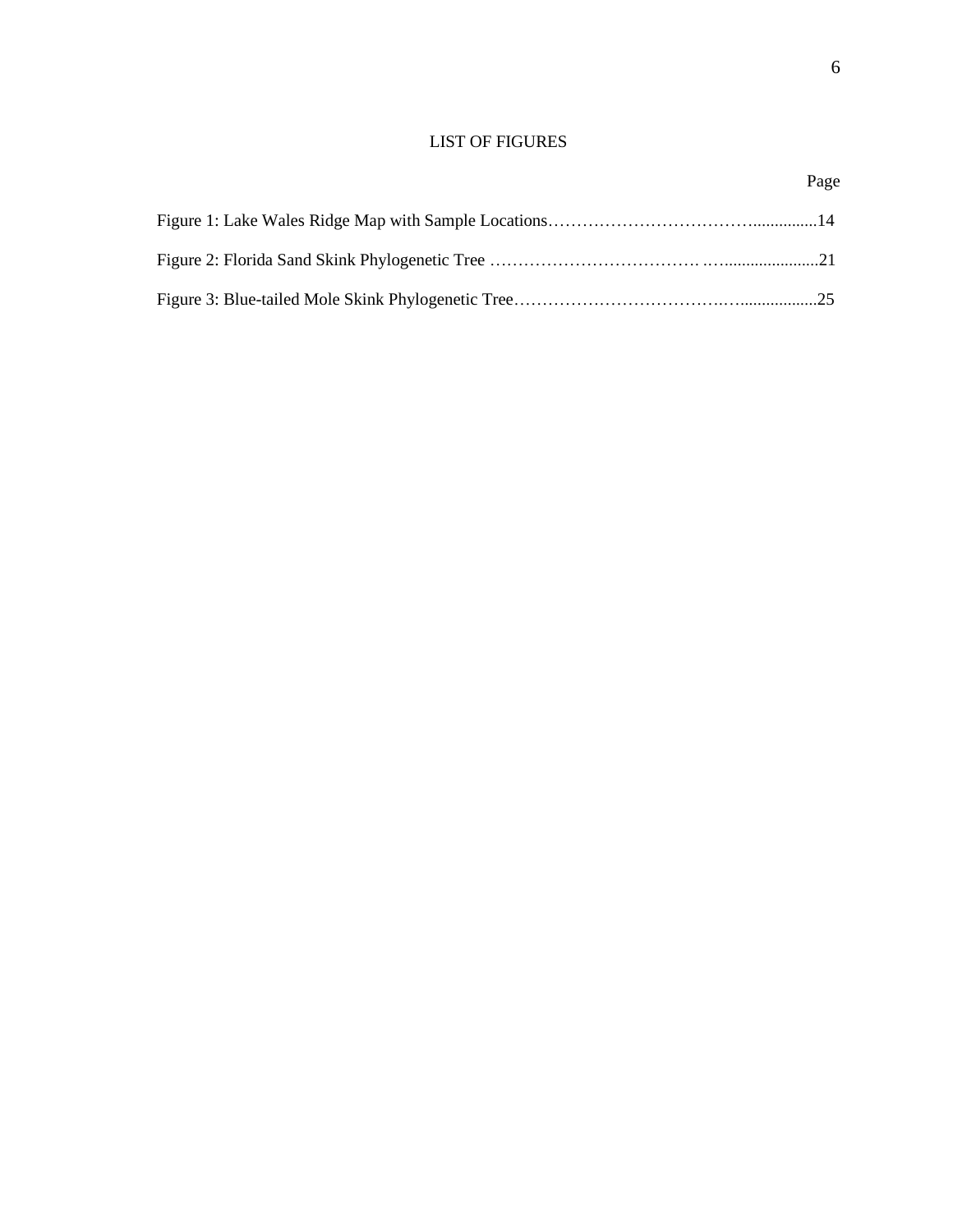#### CHAPTER 1

#### INTRODUCTION

#### Purpose of the Study

This study expands the geographic scope of previous work in order to test hypotheses concerning population connectivity for the Florida Sand Skink and Blue-tailed Mole Skink across the Lake Wales Ridge. Current objectives were to characterize genetic diversity and differentiation among individuals collected from previously unstudied sites at both *cytochrome-b* and microsatellite genetic markers. The current study aims to answer key questions such as: 1) are patterns of genetic diversity and differentiation similar to previous studies on these lizards? Previous studies on the Florida Sand Skink and Blue-tailed Mole Skink have found evidence for historical isolation and limited dispersal rates for both species (Branch et al. 2003, Schrey et al. 2012, Richmond et al. 2009). However, all studies have failed to detect significant genetic differentiation among sites even with patches isolated due to recent anthropogenic fragmentation. 2) What factors are more important in predicting genetic characteristics? Do sample locations continue to reflect historical connectivity? Or has isolation by anthropogenic fragmentation transformed genetic diversity and differentiation estimates? This data will increase the understanding of genetic population structure and infer relationships within these species over time and across geographic space.

#### *Molecular Conservation Genetics*

The Florida scrub is an important habitat for many endemic species of plants and animals. Characterized by patches of dry, sandy habitat, the Florida scrub consists of multiple ridge formations created by ancient shorelines (Telford 1959, Webb 1990, Branch et al. 2003). Although previous geographical studies recognized more than six ridges, recent studies show geological evidence for only five ridge systems in Florida (Hardin 2019). These ridge systems are recognized as Center Park Ridge/Atlantic Coastal Complex; Trail Ridge; Palatka Hill/Crescent City Ridge/DeLand Ridge; Mount Dora Ridge/Orlando Ridge; and Lake Wales Ridge. Evidence for a sixth, Bombing Range Ridge, is currently under consideration by the Florida Geological Survey (Hardin 2019). Lake Wales Ridge,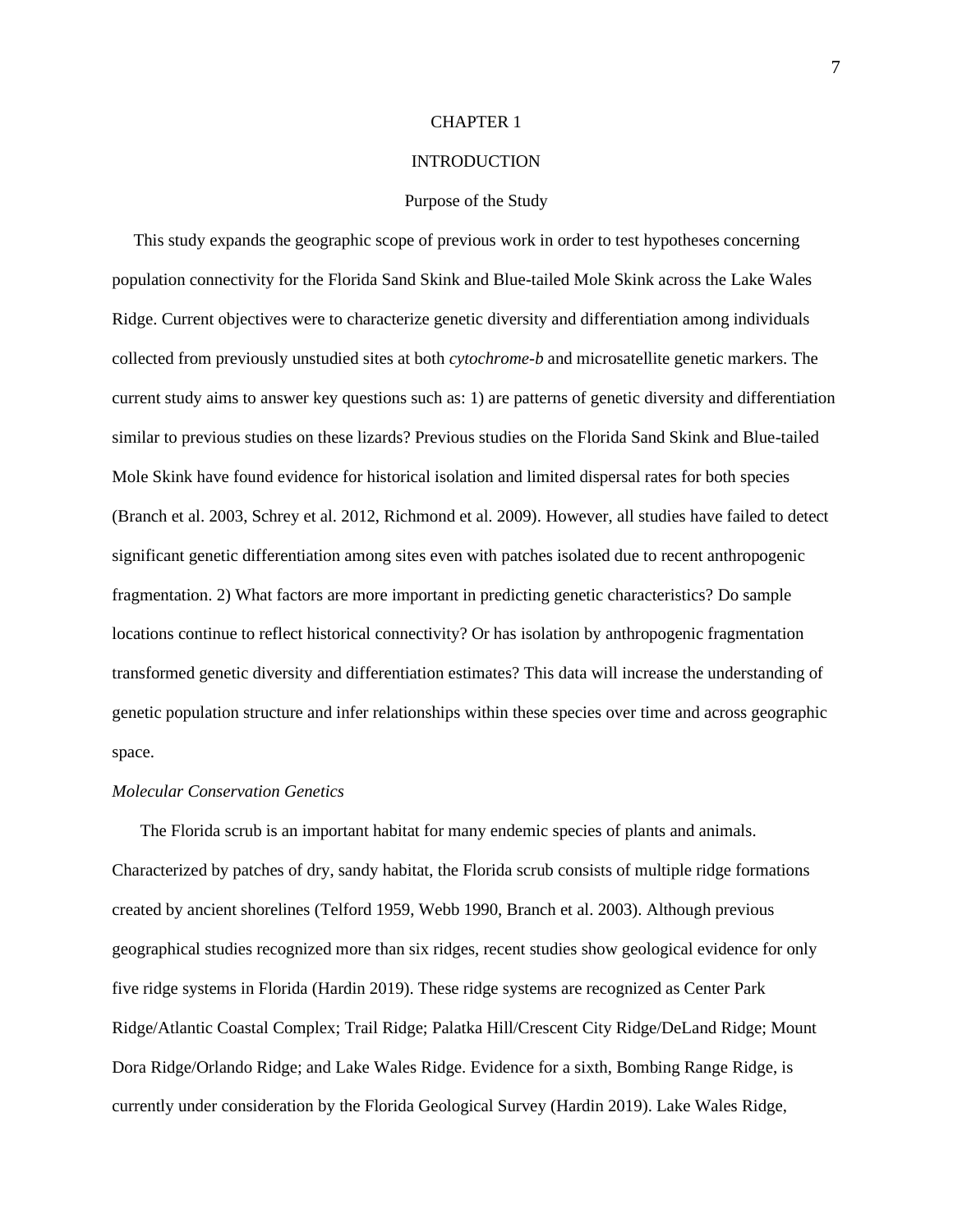located in central Florida, is notable from other ridges due to age and plethora of biodiversity. This xeric upland region is approximately 186.3 km in length and includes Lake, Polk, Highlands and a small portion of Orange and Osceola counties (Weekley et al. 2008)

The Florida scrub has been increasingly altered by anthropogenic forces since the Post-Columbian settlement and more than 78% of land has been lost to the conversion of native habitat to residential, agricultural, and commercial use (Weekley et al. 2008). This has resulted in severe habitat fragmentation for several precinctive species, including the focal species of this study, the Florida Sand Skink (*Plestiodon reynoldsi)* and the Blue-tailed Mole Skink (*Plestiodon egregius lividus*)*.* Due to the highly imperiled status of Florida scrub habitats, conservation studies on endemic species are of utmost importance.

Habitat disturbances can have profound effects on species that have restricted dispersal capabilities and require specialized habitats, which is true of both focal species. (Branch et al. 2003, Richmond et al. 2009, Schrey et al. 2012, and Tucker et al. 2014). Habitat fragmentation, especially anthropogenicallyinduced fragmentation, can be detrimental if populations become isolated; leading to alterations in genetic diversity (Branch et al. 2003). Small and/or isolated populations are susceptible to genetic drift and inbreeding which leads to loss of genetic diversity (Richmond et al. 2009). This loss of genetic diversity may decrease the ability of a species to adapt, thereby increasing the chance of extinction (Tucker et al. 2014, Domingues 2017). Many studies on genetic diversity of Florida scrub species provide insights on population diversity and differentiation and highlight specific risks associated with demographic change (Branch et al. 2003, Richmond et al. 2009, Schrey et al. 2011, Heath et al. 2012, Schrey et al. 2012, Tucker et al. 2014, and Schrey et al. 2015).

Although anthropogenic fragmentation is of increasing importance to species conservation, historical ecological barriers can also influence genetic diversity. The Lake Wales Ridge landscape has been historically patchy through fluctuating sea levels and natural wildfires (Webb 1990). Previous studies of this scrub region indicated significant genetic differentiation between central and southern Lake Wales Ridge groups (Branch et al. 2003, Richmond et al. 2009, Schrey et al. 2012). In all three studies, the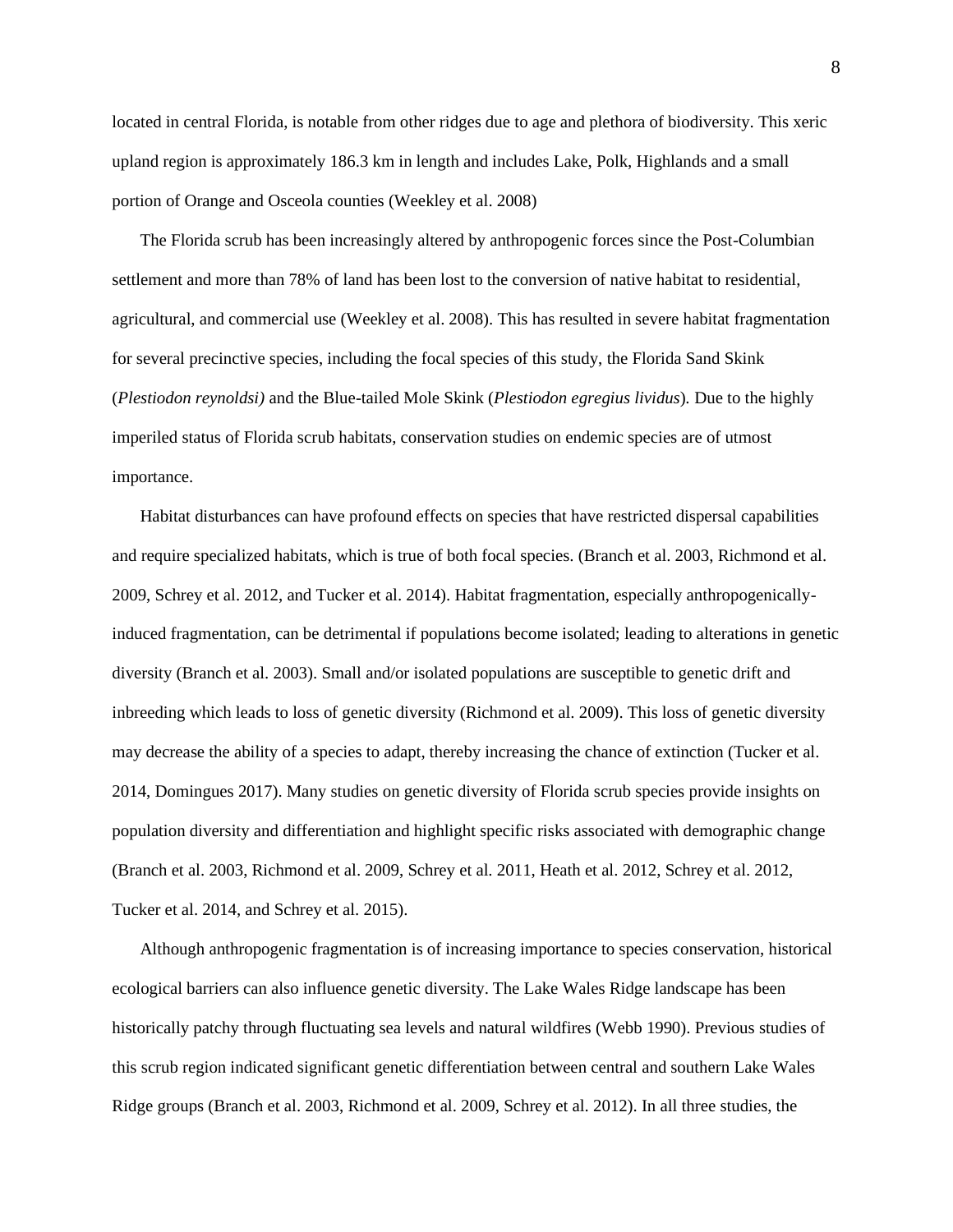division between central and southern clades is due to decreased gene flow by an ecological barrier, Josephine Creek. The Josephine Creek is a remnant of ancient sea level changes and indicates that the central and southern Lake Wales Ridge were more distantly separated by water historically than what we see today (Telford 1959, Webb 1990). Fire disturbance also affects the Lake Wales Ridge. Fire can affect genetic diversity directly by causing changes in population size or indirectly by altering prey availability and habitat suitability (Ragsdale et al. 2016). This region is maintained by infrequent, high-intensity fire (scrubby flatwoods and oak-palmetto scrub: 5-20 years; rosemary scrub and sand pine scrub 15-100 years; Laessle 1958, Myers 1990, Menges 1999). Studies indicate recently burned patches have more open sand and live vegetation with increased light intensity compared to long unburned patches, which have increased ground cover, dead vegetation, and leaf litter biomass (Ashton and Knipps 2011; McCoy et al. 2010).

#### *Florida Sand Skink*

The Florida Sand Skink is precinctive to the xeric regions of central Florida. Found in 114 locations, the Florida Sand Skink has been identified as threatened by the U.S. Fish and Wildlife Service (USFWS 1999) and Florida Fish and Wildlife Conservation Commission (FFWCC 2007). The Florida Sand Skink prefers habitats of deep sand, free of excess plant roots with scattered shrubby vegetation (USFWS 1999). This allows the species to freely "swim" underneath the sand to capture prey. Habitat degradation and loss is the primary threat facing this species to date (USFWS 1999).

The Florida Sand Skink likely reproduces between late February and early May when females lay one clutch of two eggs underneath the sand (Telford 1959). These eggs will hatch between June and July and reach sexual maturity after 1-2 years (Telford, 1959, Sutton 1996). The Florida Sand Skink feeds underground, at the leaf litter surface interface, primarily on beetle larvae and termites (Sutton 1996).

Previous studies analyzed genetic differentiation of the Florida Sand Skink finding a low dispersal distance (Branch et al. 2003, Richmond et al. 2009, and Schrey et al 2012) and strong genetic differentiation between northern and southern areas of the Lake Wales Ridge due to historical separation (Branch et al. 2003 and Schrey et al. 2012). Schrey et al. (2011) also found that fire history affects genetic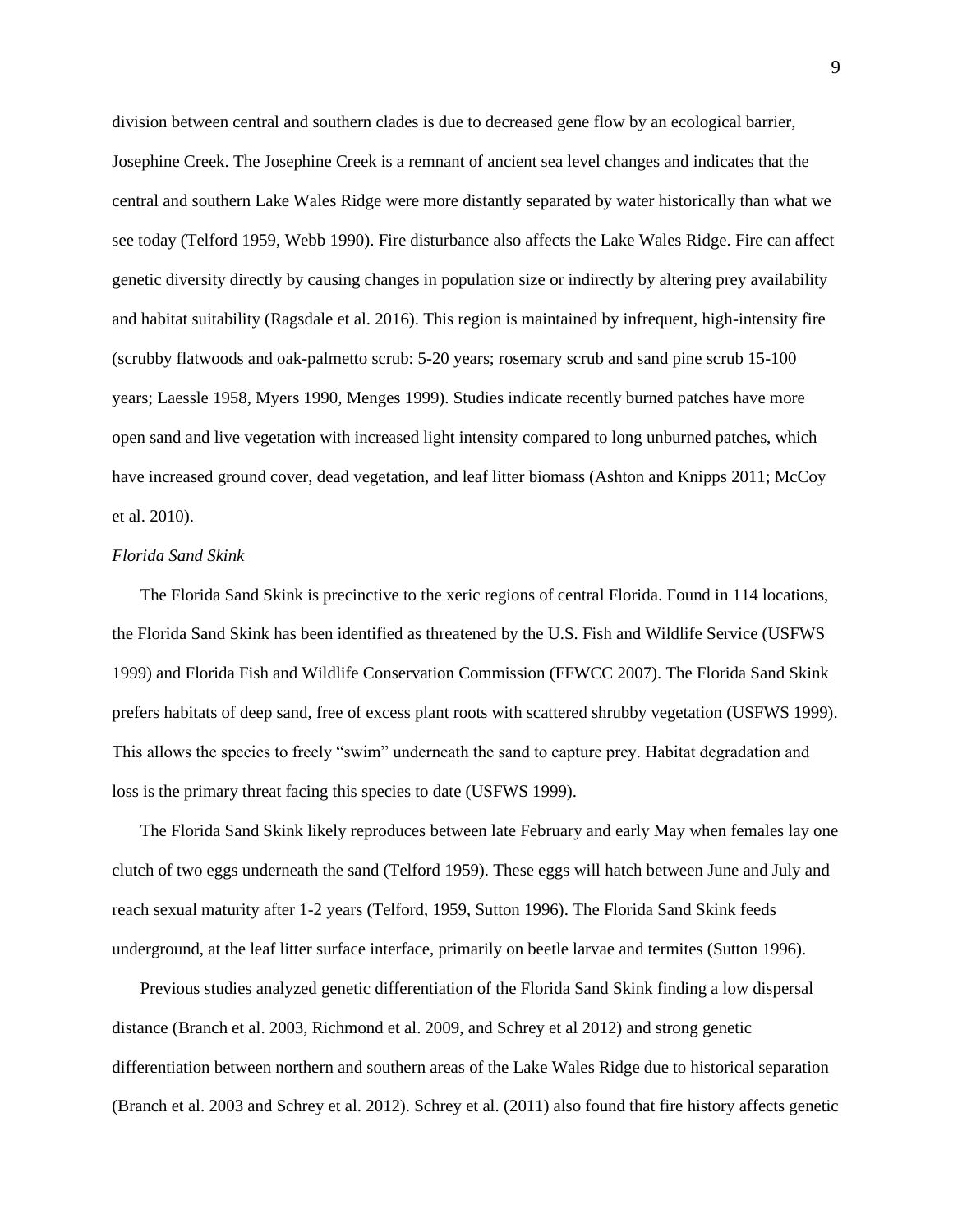characteristics. Evidence indicates that as time since fire (TSF) increases, inbreeding decreases and genetic diversity increases (Schrey et al. 2011). However, previous studies have failed to detect genetic differentiation due to anthropogenic fragmentation in the Lake Wales Ridge. Some have hypothesized this could be due to the species' long generation time and the areas' relatively recent evolutionary time frame, suggesting previous data has not yet fully revealed the negative genetic effects of fragmentation (Richmond et al. 2009, McCoy et al. 2010).

#### *Blue-tailed Mole Skink*

The Blue-tailed Mole Skink is part of a five-species complex differentiated by coloration and morphology (*Plestiodon egregius egregius, Plestiodon egregius onocrepis, Plestiodon egregius similis, Plestiodon egregius lividus and Plestiodon egregius insularis* (Branch et al. 2003). The Blue-tailed Mole Skink is also precinctive to the xeric regions of central Florida and is categorized as threatened by the U.S. Fish and Wildlife Service (USFWS 1999) and Florida Fish and Wildlife Conservation Commission (FFWCC 2007). The Blue-tailed Mole Skink is rare even in favorable conditions such as open canopies with scattered shrub vegetation and patches of loose sand (Christman 1992). Prior to this study, only 34 locations were known for the species and their distribution appears to be linked closely with surface litter, soil moisture, and prey distribution (Christman 1992). Habitat loss and fragmentation due to conversion of native habitat to residential, commercial, and agricultural use is the largest threat facing the Blue-tailed Mole Skink (USFWS 1999).

Because of the rarity of the Blue-tailed Mole Skink, little information is known about its behavior and reproductive patterns. It is assumed the Blue-tailed Mole Skink is similar to the more common Peninsular Mole Skink, *Plestiodon egregius onocrepis*, whose mating occurs during the winter months (Mount 1963). The Peninsular Mole Skink becomes reproductively active around one year of age when they will lay three to seven eggs with an incubation time of 31-51 days (Christman 1992). Typical foraging for the Blue-tailed Mole Skink is at surface level (Christman 1992).

Despite its conservation status and increasing habitat loss, only one genetic study has been conducted specifically on the Blue-tailed Mole Skink (Schrey et al. 2012). Other studies focused on the five-species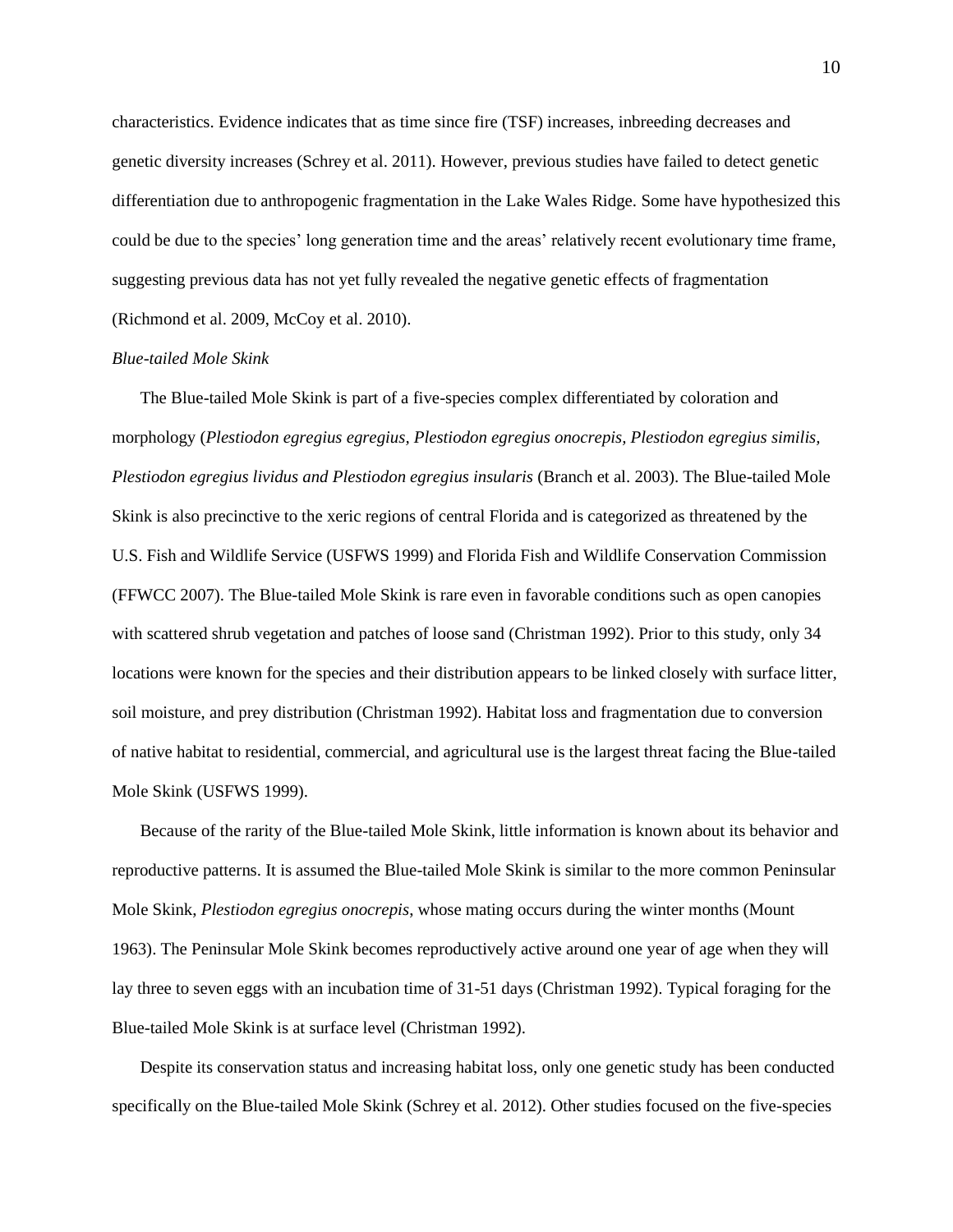Mole Skink complex (Branch et al. 2003 and Mercier 2018) only including a small number of Blue-tailed Mole Skink samples. Branch et al. (2003), found strong population structure existed with considerable variation in Mole Skinks that supports the separation of all five sub-species. Unfortunately, Branch et al (2003) does not address population structure and genetic diversity of the Blue-tailed Mole Skink independent of the five-species complex. Schrey et al. (2012) showed distinct genetic differentiation between Blue-tailed Mole Skink populations from the northern and southern Lake Wales Ridge with some locations having significant inbreeding (Schrey et al. 2012). There was no evidence of long-distance dispersal indicating individuals do not move among remnant patches and are likely isolated by habitat fragmentation. This study also showed high genetic diversity for the Blue-tailed Mole Skink, which is notable given the isolated nature also observed. It is possible they also have a long generation time, which causes a delay in observing the negative effects of fragmentation similar to that suggested for the Florida Sand Skink (Richmond et al. 2009, McCoy et al. 2010).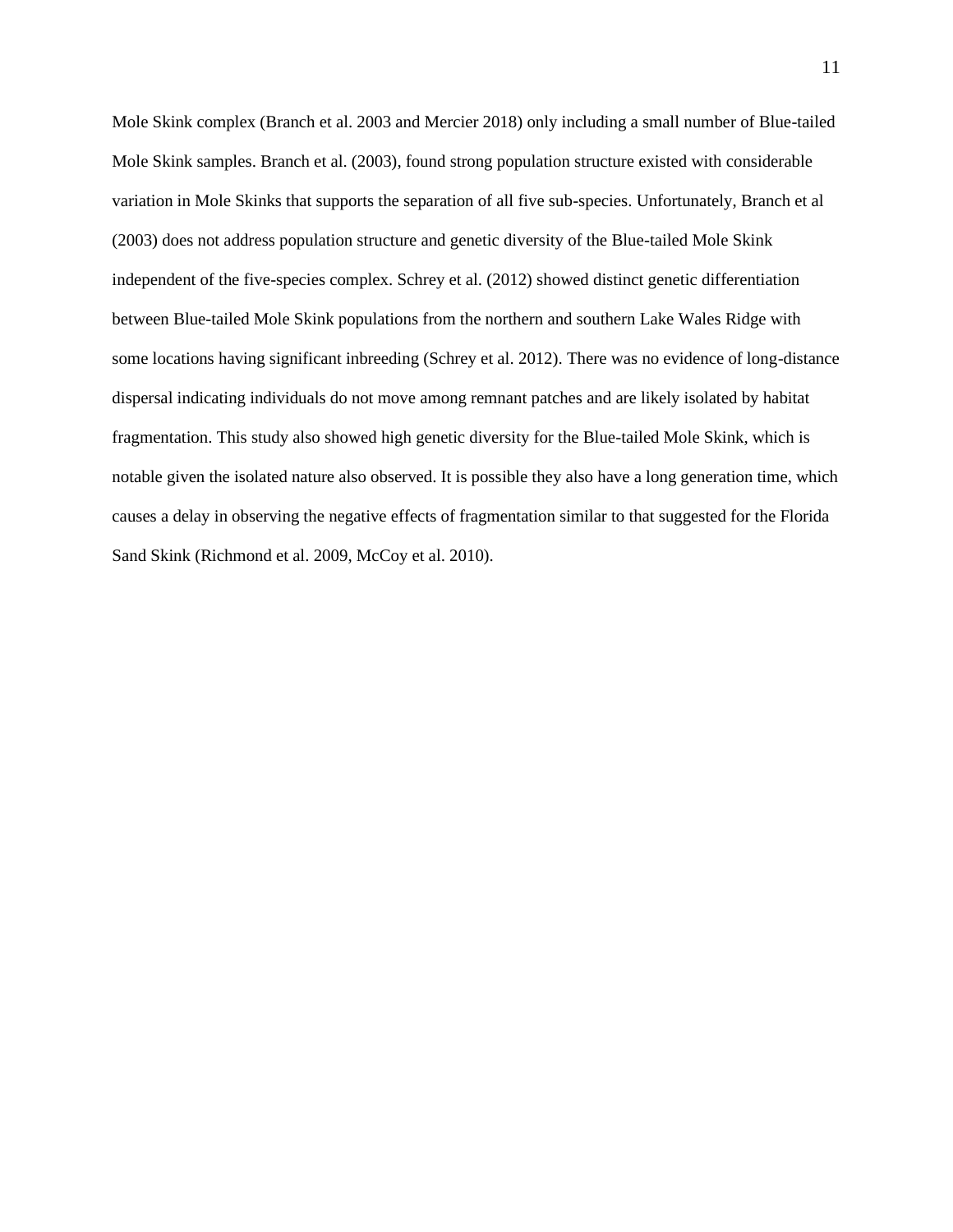#### CHAPTER 2

#### MATERIALS AND METHODS

#### *Sample Collection*

Florida Sand Skinks ( $N = 128$ ) and Blue-tailed Mole Skinks ( $N = 53$ ) were collected from five Florida scrub sites along the Lake Wales Ridge: Ancient Islands (AI), Collany (C), Lake Livingston (LLIV), Lake Loralin (LLOR), and Rolling Ridge (RR) (Figure 1). To date, this is the largest sample collection of Blue-tailed Mole Skinks in a single study. Individuals were captured using 18.9-L bucket traps sunk below ground level with a square cover elevated 2cm above the bucket. Tissue samples were taken from the tail of each captured individual. DNA was extracted using Qiagen DNeasy Kit (Qiagen, Valencia, California).

#### *Cytochrome-B Methods*

*Cytochrome-b* was used to characterize genetic diversity and genetic differentiation among sites for the Florida Sand Skink and Blue-tailed Mole Skink. Using polymerase chain reaction (PCR), a portion of the mitochondrial DNA *cytochrome-b* gene was amplified using primers Cyb-8 and Cyb-2 (Branch et al. 2003; Schrey et al. 2012). PCR was conducted following the methods outlined in Schrey et al. (2012). PCR products were sequenced on an ABI 3130XL at the Carver Biotechnology Center at the University of Illinois at Urbana-Champaign, Urbana, Illinois. DNA sequences for all individuals were aligned with MEGA4 (Tamura et al. 2007; Schrey et al. 2012). All sequences were collapsed into haplotypes, identifying relative haplotype frequencies and shared haplotypes for all sites using FABOX v. 1.6 (Villesen, 2007).

Previously collected *cytochrome-b* data for both species were incorporated into the analyses; 15 Florida Sand Skinks from Archbold Biological Station (ABS; Schrey et al 2012), eight Florida Sand Skink haplotypes (GenBank accession numbers: AF470647-AF47054; Branch et al. 2003), and 28 Bluetailed Mole Skink haplotypes (GenBank Accession Numbers: GQ871235-GQ871262; Schrey et al. 2009).

The geographic pattern of *cytochrome-b* variation was determined by constructing a phylogenetic tree with MEGA4 using the Maximum Likelihood method and the Kimura 2-paramater model (Kimura,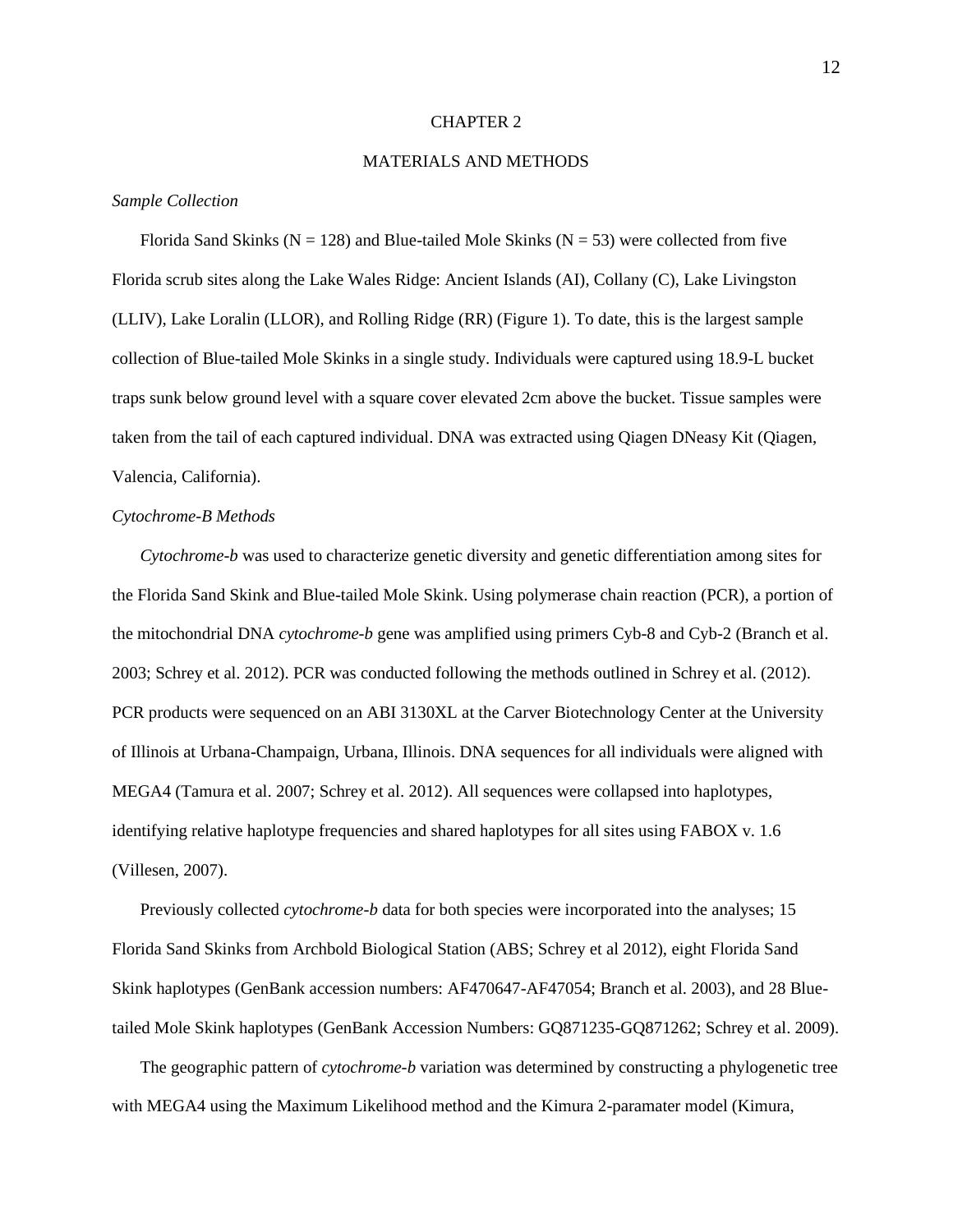1980). The Kimura 2-parameter model was used for all *cytochrome-b* analyses so that these results would be comparable to previous work (Branch et al 2003, Schrey et al 2012). Bootstraps of 1000 replicates were used, and nodes with less than 50% support were collapsed.

ARLEQUIN v 3.11 (Excoffier et al. 2005) was used to estimate haplotype diversity (*h)* and nucleotide sequence diversity  $(\pi)$  for all sites. ARLEQUIN was also used to characterize genetic differentiation with the  $\Phi_{ST}$  estimator  $F_{ST}$  over all sites as well as pairwise between sites. Statistical significance was estimated by permutation ( $\alpha = 0.05$ ). Sequential Bonferroni correction was used for all pairwise comparisons.

#### *Microsatellite Methods*

Seven microsatellite markers (Nr 52.2, 52.4, 52.7, 52.11, 60.5, 60.11, 60.34) developed for the Florida Sand Skink (Reid et al. 2004) were screened in the Florida Sand Skink and the Blue-tailed Mole Skink. Microsatellite loci were amplified using PCR with a final volume of 10 $\mu$ l following the methods outlined in Schrey et al. (2012). PCR products were then electrophoresed at the Carver Biotechnology Center at the University of Illinois at Urbana-Champaign, Urbana, Illinois. Eight previously collected Florida Sand Skinks from the Henscratch Main scrub (HENM) were incorporated into analysis (Schrey et al. 2012). Thermo-fisher's ABI online portal was used to analyze gel images and call alleles. Resultant allele size data were plotted and binned to specific allele categorized.

Genetic diversity was characterized by expected heterozygosity (*He*), observed heterozygosity (*Ho*), inbreeding coefficient  $(F_{IS})$ , and mean pairwise relatedness (MPR; Queller and Goodnight 1989) calculated at all sites with more than five individuals (FSS: AI, C, LLIV, LLOR, RR, HENM; BMS: AI, C, LLOR) using GENALEX6 (Peakall and Smouse 2012).

Genetic differentiation was estimated among sites with more than five individuals. The  $\theta$  estimator of F<sub>ST</sub> was calculated over sites and pairwise between sites using GENALEX6. Statistical significance was estimated by permutation ( $\alpha = 0.05$ ). Sequential Bonferroni correction was used for all pairwise comparisons.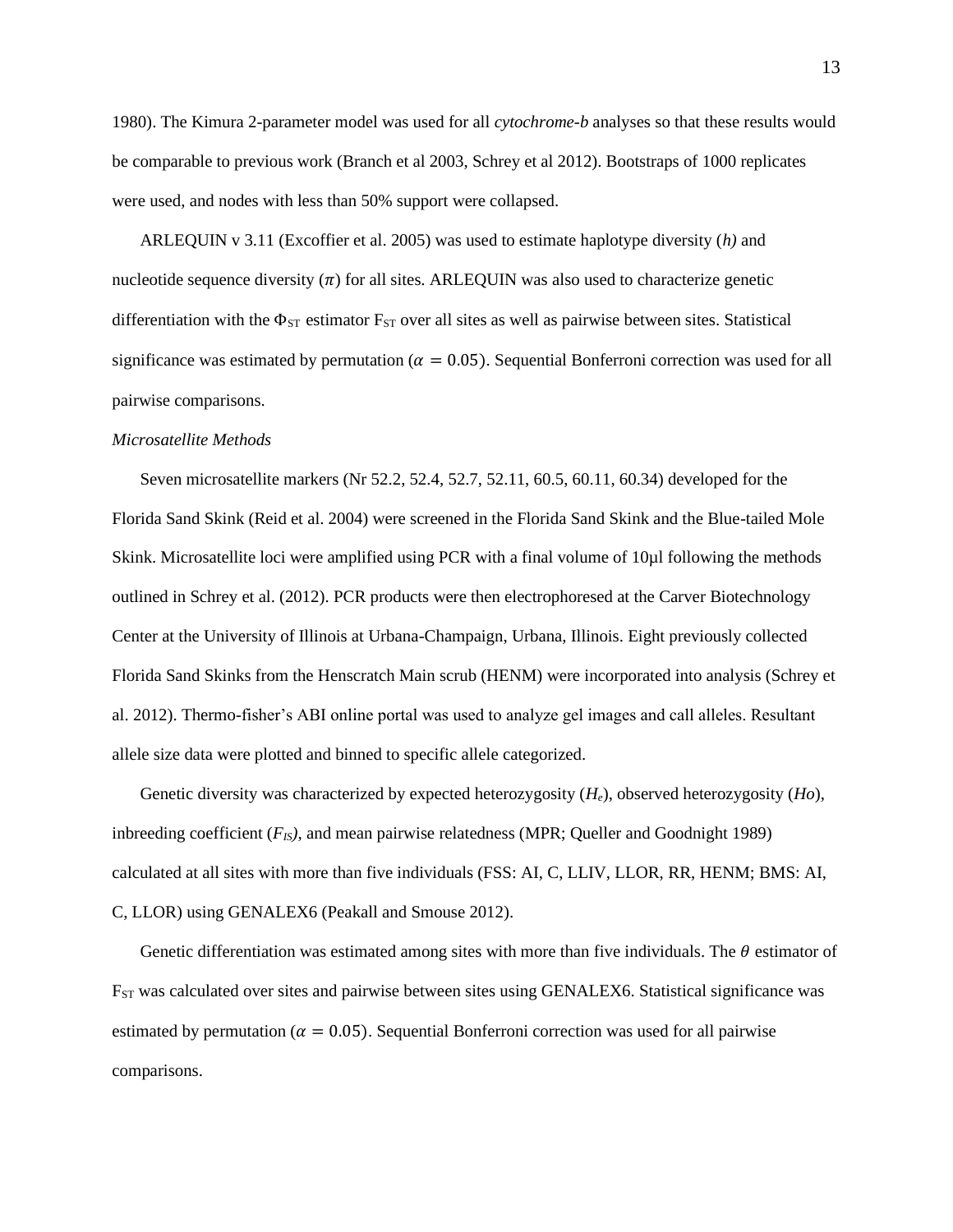Figure 1: Map with locations for the Florida Sand Skink and Blue-tailed Mole Skink. Current study sites are in red; previous study sites are in blue. Site abbreviations are provided in text. Note: Location symbols are exaggerated for viewing, all study sites are extremely small and completely isolated from one another.

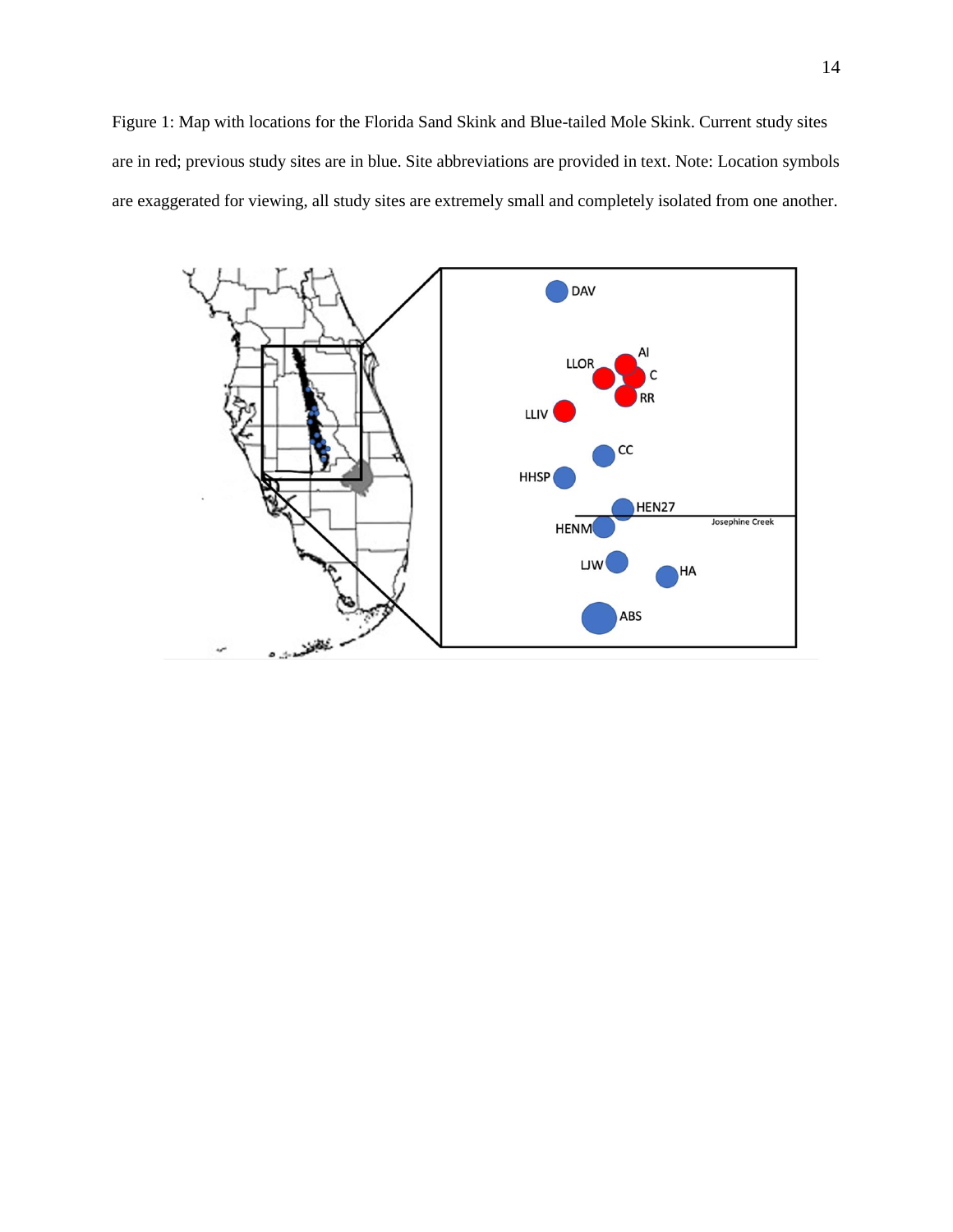#### CHAPTER 3

#### RESULTS

#### *Florida Sand Skink Cytochrome-b*

The Florida Sand Skink analysis resulted in a 218-bp portion of *cytochrome-b* aligned from 55 collected individuals and 8 GenBank sequences. Thirty-three variable positions generated 22 unique haplotypes. DNA sequences for each observed haplotype will be deposited to GenBank**.** Multiple haplotypes were observed in all sites except SSr25 and SSr55 (Table 1). Only three haplotypes were shared among sites (Table 1); one between central sites AI, C, LLOR, & RR; and two between southern sites SSr1S & SSr25 and SSr1S & SSr91. Three haplotypes were also shared among GenBank population indicating all samples come from the same genetic pool with differences resulting from geographic location. Among sites, *h* ranged from 0.000 to 0.905 (Table 2), with the lowest *h* at sites SSr25 and SSr55. Among sites,  $\pi$  ranged from 0.000 to 0.004 (Table 2).

The Florida Sand Skink phylogenetic analysis resulted in a tree with clear partitioning of samples into two group (Figure 2). Groups are consistent with a division between central Lake Wales Ridge group (AI, C, LLOR, LLIV, and RR) and southern Lake Wales Ridge groups (SSr25, SSr55, SSr91, and SSr1S). The division between central and southern Lake Wales Ridge groups occurred between RR & SSr55 (Figure 1).

Significant genetic differentiation was detected in the Florida Sand Skink with *cytochrome-b*. Overall estimate of  $\Phi_{ST}$  was 0.665 (p < 0.001). Pairwise  $\Phi_{ST}$  ranged from 0.002 to 1.000 (Table 3). Twelve comparisons were significant. Eight comparisons were significant between new sites collected (AI & LLIV, C & LLIV, C & SSr25, LLIV & LLOR, LLIV & RR, LLIV & SSr25, LLOR & SSr25, and RR & SSr25) and four comparisons were significant between GenBank populations (AI & GB, C & GB, LLOR & GB, and RR & GB). Pairwise comparisons indicate significant differences between central and southern Lake Wales Ridge locations as well as differentiation of LLIV from other central Lake Wales Ridge sites.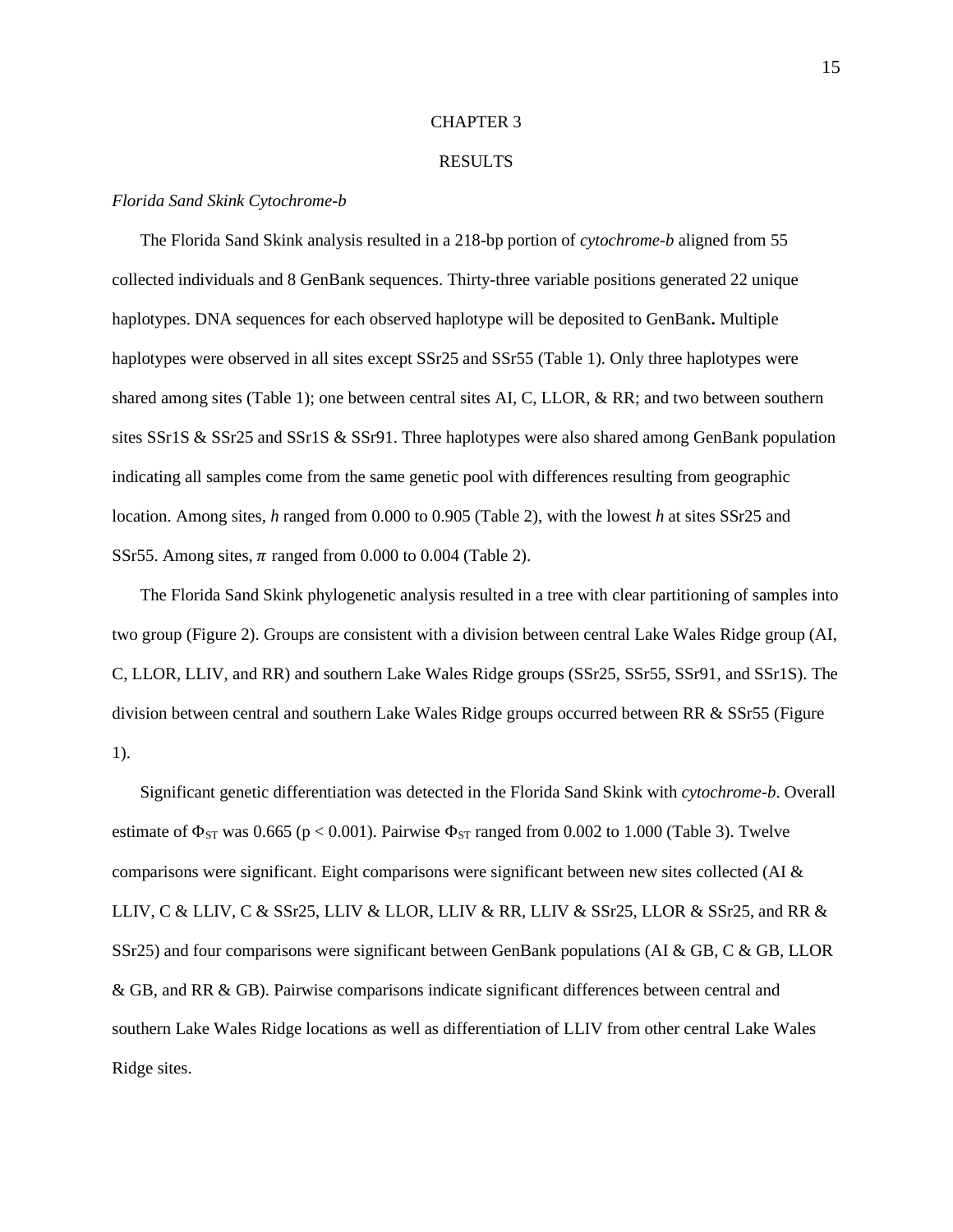#### *Blue-Tailed Mole Skink Cytochrome-b*

The Blue-tailed Mole Skink analysis resulted in a 218-bp portion of the *cytochrome-b* aligned in 51 newly sampled individuals and 28 GenBank. Thirty-nine variable positions generated 30 unique haplotypes among individuals. DNA sequences for each observed haplotype will be deposited to GenBank. Multiple haplotypes were observed in all sites except LLIV which had only two individuals (Table 4). Only three haplotypes were shared among sites (Table 4); all between centrally located sites: AI, C, & LLOR and AI, C, & LLIV. Three haplotypes were also shared among GenBank population indicated all samples come from the same genetic pool with differences resulting from geographic location. Among sites, *h* ranged from 0.000 to 0.828 (Table 2). The lowest *h* was in LLIV (0.000); all other sites ranged from 0.533 to 0.828. Among sites,  $\pi$  ranged from 0.000 to 0.011 (Table 2).

The phylogenetic analysis of the Bluetail Mole Skinks also resulted in a tree with obvious partitioning of samples into two groups (Figure 3). Lineages are consistent with a division between central Lake Wales Ridge group (AI, C, LLOR, LLIV, DAV, CC, HEN27, and HHSP) and southern Lake Wales Ridge group (HENM, LJW, HA, and ABS). The division between central and southern Lake Wales Ridge groups occurred near Josephine Creek, which runs immediately between HEN27 and HENM. However, one haplotype from north of Josephine Creek (HEN27) grouped in the southern cluster. The southern Lake Wales Ridge group had more strongly supported additional within-partition clustering compared to central Lake Wales Ridge group.

Significant genetic differentiation was detected in the Blue-tailed Mole Skink with *cytochrome-b*. Overall estimate of  $\Phi_{ST}$  was 0.269 (p < 0.001). Pairwise  $\Phi_{ST}$  ranged from -0.010 to 0.685 (Table 5) with the only significant comparisons occurring between AI & GenBank and C & GenBank. The small number of significant pairwise tests could be attributable to the relatively low samples sizes for all Blue-tailed Mole Skink sites.

#### *Florida Sand Skink Microsatellites*

Seven microsatellite loci were successfully amplified in the Florida Sand Skink. Genetic diversity was variable among individuals at each site (Table 6). Expected heterozygosity was slightly higher than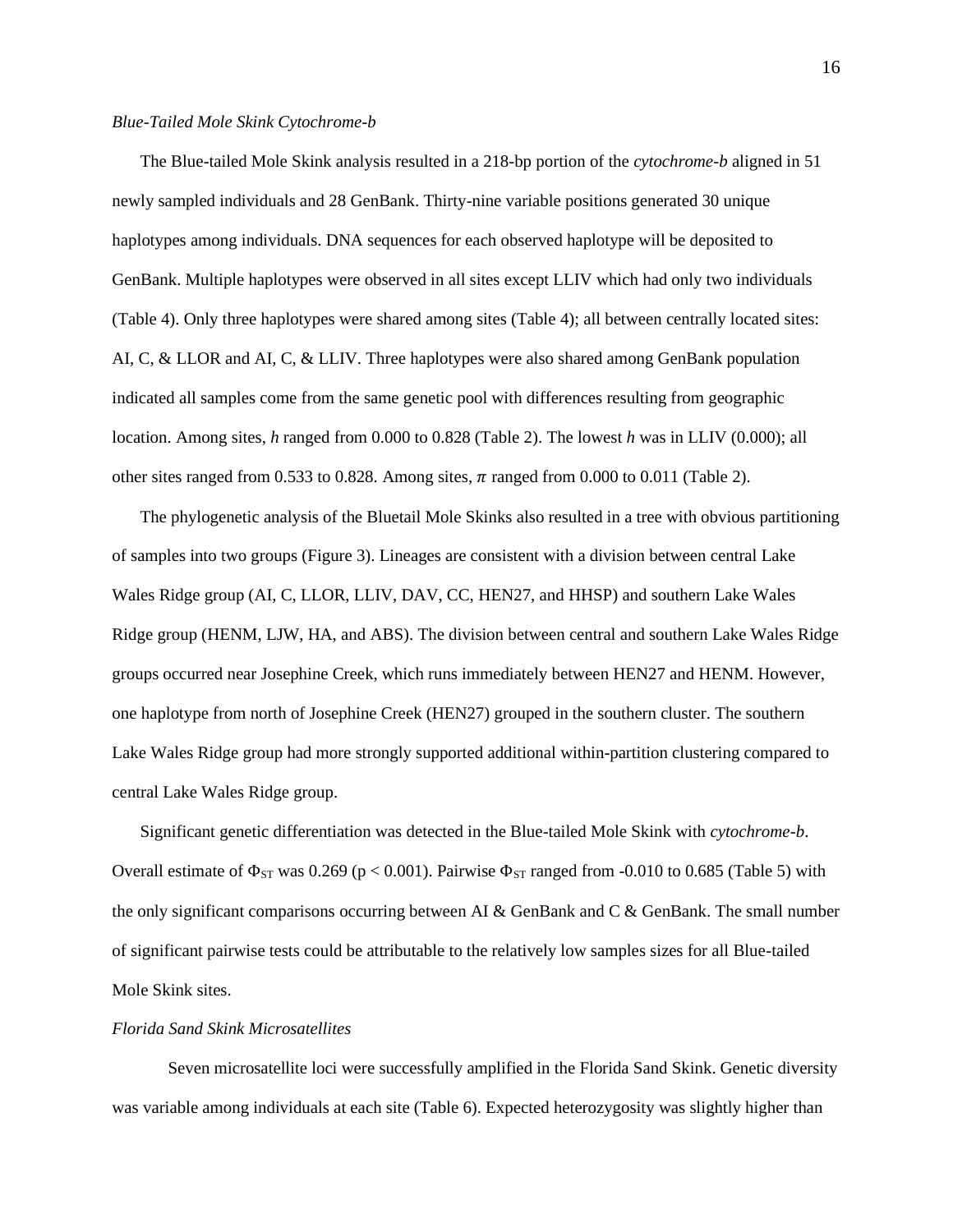observed in all but one site (HENM; Table 6). The inbreeding coefficient estimates ranged from -0.121 to 0.146; with the lowest  $F_{is}$  at HENM and highest  $F_{is}$  at AI (Table 6). The observed values of  $F_{is}$  indicate that the Florida Sand Skink have a system of mating resulting in higher inbreeding than expected by chance at three centrally located sites (AI, LLIV, and LLOR;  $F_{is}$ ;  $p = 0.001$ ). Mean pairwise relatedness ranged from -0.002 to 0.098 (Table 6). Significantly higher relatedness than expected by chance occurred at sites LLIV, LLOR, and HENM (Table 6).

Significant genetic differentiation was detected in the Florida Sand Skink at microsatellite loci. The overall  $\theta$  was 0.021 (p = 0.001). Pairwise  $\theta$  estimates ranged from 0.001-0.058 (Table 7); with six significant pairwise comparisons occurring between AI & LLIV, AI & HENM, C & HENM, LLIV & LLOR, LLIV & HENM, and LLOR & HENM. Comparisons indicate strong differentiation between central and southern groups.

#### *Blue-tailed Mole Skink Microsatellites*

Amplification in the Blue-tailed Mole Skink was successful in all seven of the microsatellite loci. Genetic diversity was similar at each site (Table 6). Expected heterozygosity was slightly higher than observed in the Blue-tailed Mole Skink (Table 6). Inbreeding coefficient estimates were all positive and ranged from 0.045-0.175 (Table 6). The Fis estimates indicate a higher level of inbreeding than expected by chance in the Blue-tailed Mole Skink at all centrally located sites ( $F_{is}$ ;  $p = 0.001$ ). AI had the lowest genetic diversity and highest Fis. Mean pairwise relatedness ranged from -0.022 to 0.074 (Table 6). No sites showed significantly higher MPR than expected by chance.

Significant genetic differentiation was detected in the Blue-tailed Mole Skink at microsatellite loci. The overall  $\theta$  was 0.021 (p = 0.007). Pairwise  $\theta$  estimates ranged from 0.015-0.039 (Table 8); with two significant comparisons; C & AI and C & LLOR. This is notable as all other comparisons fail to detect significant genetic differentiation among proximate locations in central Lake Wales Ridge.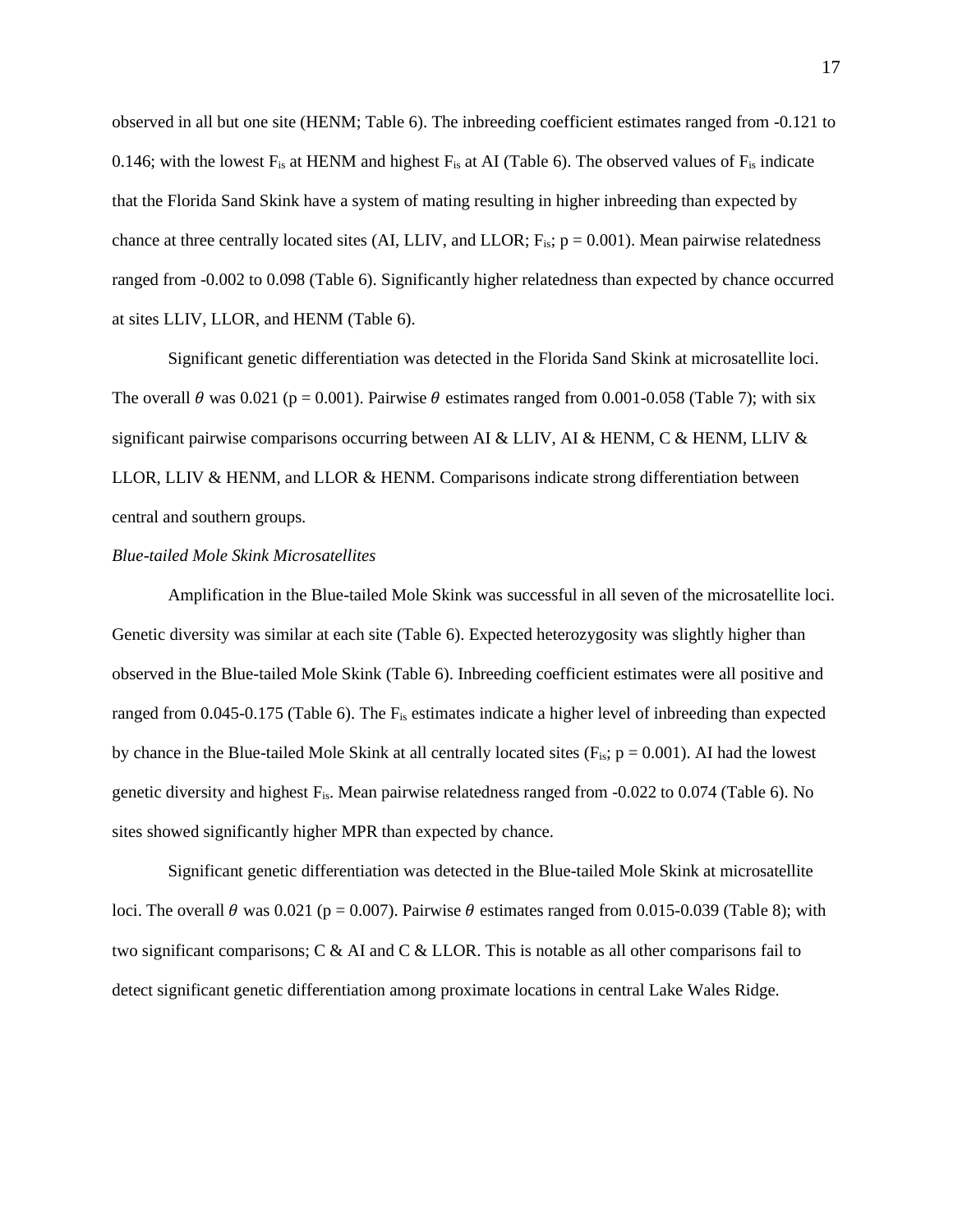TABLE 1: Relative haplotype (Hap) frequencies within geographic locations of Florida Sand Skinks. Sites are labeled Ancient Islands (AI), Collany (C), Lake Livingston (LLIV), Lake Loralin (LLOR), Rolling Ridge (RR), Archbold Biological Sites (SSr1S, SSr25, SSr55, SSr91), and sequences obtained from GenBank (GenBank accession numbers: AF470647-AF47054; Branch et al. 2003). Haplotype diversity (*h)* for each location is provided at the bottom.

|                  | $\overline{\mathbf{A}\mathbf{I}}$ | $\mathbf C$ | LLIV      | <b>LLOR</b> | $\mathbf{R}\mathbf{R}$ | SSr1S | SSr25   | SSr55   | <b>SSr91</b> | <b>GenBank</b> |
|------------------|-----------------------------------|-------------|-----------|-------------|------------------------|-------|---------|---------|--------------|----------------|
| ${\rm Hap}$      |                                   |             |           |             |                        |       |         |         |              |                |
| $\,1\,$          | 0.714                             | $0.750\,$   |           | 0.889       | 0.286                  |       |         |         |              |                |
| $\sqrt{2}$       | 0.143                             |             |           |             |                        |       |         |         |              |                |
| $\mathfrak{Z}$   | 0.143                             |             |           |             |                        |       |         |         |              |                |
| $\overline{4}$   |                                   | 0.125       |           |             |                        |       |         |         |              |                |
| $\sqrt{5}$       |                                   | 0.125       |           |             |                        |       |         |         |              |                |
| $\sqrt{6}$       |                                   |             | 0.778     |             |                        |       |         |         |              | $\mathbf X$    |
| $\boldsymbol{7}$ |                                   |             | $0.111\,$ |             |                        |       |         |         |              |                |
| $\,8\,$          |                                   |             | 0.111     |             |                        |       |         |         |              |                |
| $\overline{9}$   |                                   |             |           | 0.111       |                        |       |         |         |              |                |
| $10\,$           |                                   |             |           |             | 0.143                  |       |         |         |              |                |
| $11\,$           |                                   |             |           |             | 0.143                  |       |         |         |              |                |
| $12\,$           |                                   |             |           |             | 0.143                  |       |         |         |              | $\mathbf X$    |
| 13               |                                   |             |           |             | 0.286                  |       |         |         |              |                |
| 14               |                                   |             |           |             |                        | 0.667 | $\,1\,$ |         |              |                |
| $15\,$           |                                   |             |           |             |                        | 0.333 |         |         | 0.333        | $\mathbf X$    |
| $16\,$           |                                   |             |           |             |                        |       |         | $\,1\,$ |              |                |
| $17\,$           |                                   |             |           |             |                        |       |         |         | 0.667        |                |
| $18\,$           |                                   |             |           |             |                        |       |         |         |              | $\mathbf X$    |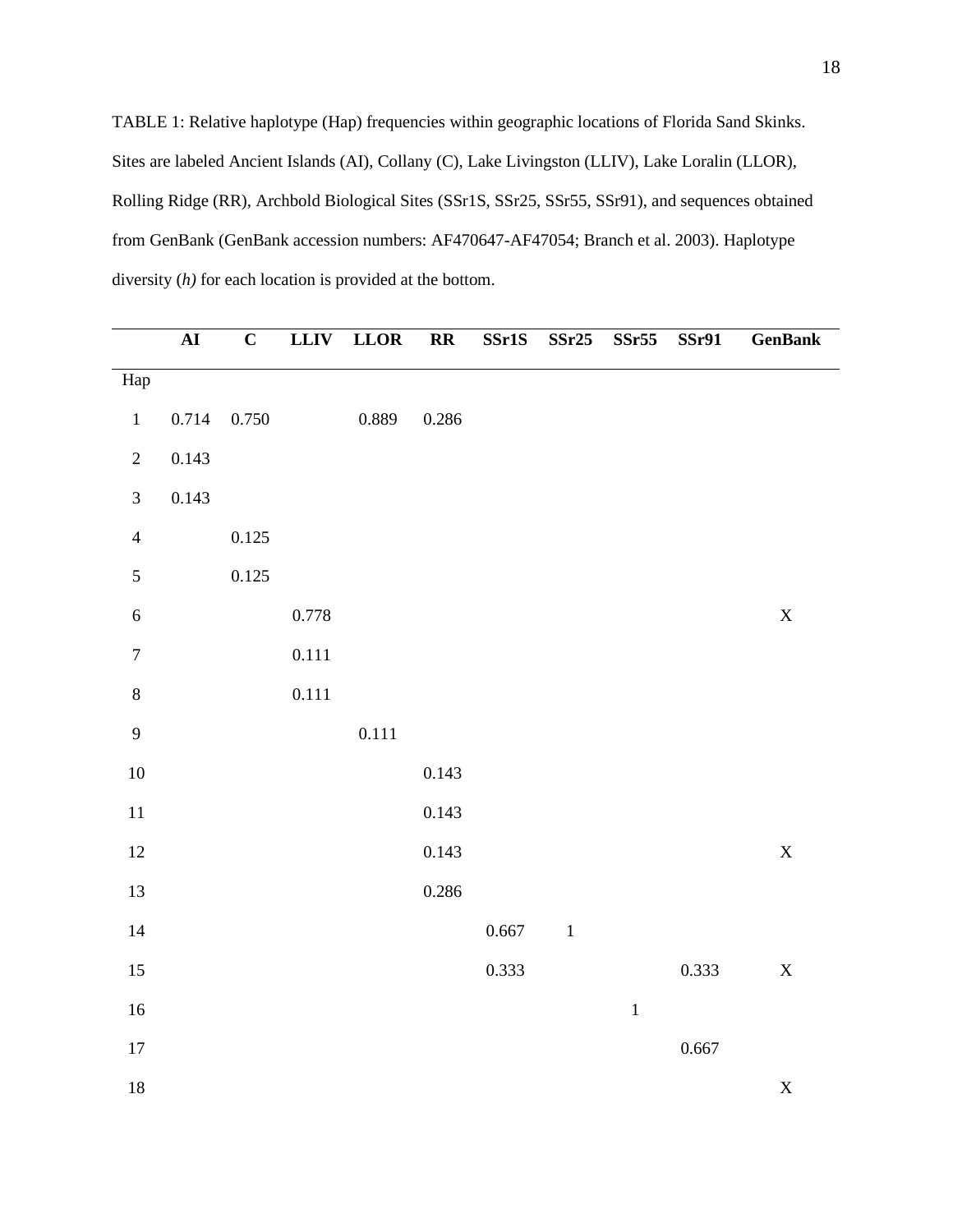Table 1: Continued

| 19 |  |                                           |  |  |       |       | X |
|----|--|-------------------------------------------|--|--|-------|-------|---|
| 20 |  |                                           |  |  |       |       | X |
| 21 |  |                                           |  |  |       |       | X |
| 22 |  |                                           |  |  |       |       | X |
| h  |  | 0.524 0.464 0.417 0.222 0.905 0.667 0.000 |  |  | 0.000 | 0.667 |   |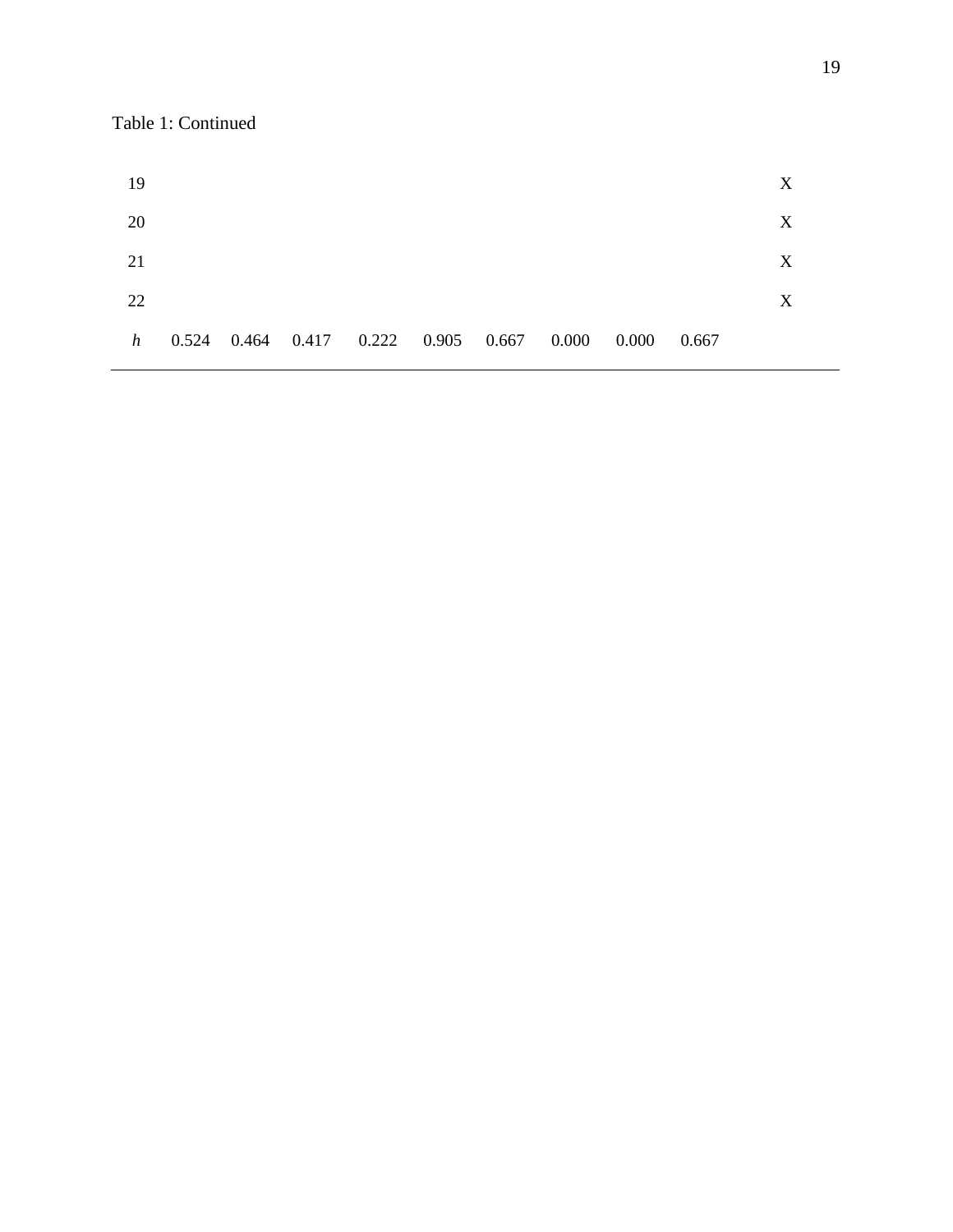TABLE 2: Haplotype diversity  $(h)$  and nucleotide diversity  $(\pi)$  estimated for the Florida Sand Skink (FSS) and Blue-tailed Mole Skink (BMS) collected from Lake Wales Ridge. Location and sample size (*N*) are reported for *cytochrome-b* estimates. Current study sites: Ancient Islands (AI), Collany (C), Lake Livingston (LLIV), Lake Loralin (LLOR), Rolling Ridge (RR). Previously studied sites: Archbold Biological Station (SSr1s, SSr25, SSr55, SSr91).

| Location                          | $\overline{N}$   | $\boldsymbol{h}$ | $\pmb{\pi}$ |
|-----------------------------------|------------------|------------------|-------------|
| <b>FSS</b>                        | $\overline{63}$  |                  |             |
| ${\rm AI}$                        | $\boldsymbol{7}$ | 0.524            | 0.004       |
| $\mathbf C$                       | $\,8\,$          | 0.464            | 0.003       |
| ${\rm LLIV}$                      | $\mathbf{9}$     | 0.417            | 0.015       |
| $LLOR$                            | 9                | 0.222            | 0.001       |
| $\ensuremath{\mathsf{RR}}\xspace$ | $\boldsymbol{7}$ | 0.905            | 0.001       |
| SSr1s                             | $\mathfrak{Z}$   | 0.667            | 0.003       |
| SST25                             | $\sqrt{6}$       | 0.000            | 0.000       |
| SSr55                             | $\mathfrak{Z}$   | 0.000            | 0.000       |
| SSr91                             | $\mathfrak{Z}$   | 0.667            | 0.003       |
| GenBank                           | $\,8\,$          | $1.000\,$        | 0.039       |
|                                   |                  |                  |             |
| <b>BMS</b>                        | 79               |                  |             |
| ${\rm AI}$                        | 29               | 0.828            | 0.011       |
| $\mathbf C$                       | 14               | 0.648            | 0.006       |
| ${\rm LLIV}$                      | $\sqrt{2}$       | 0.000            | 0.000       |
| $LLOR$                            | $\sqrt{6}$       | 0.533            | 0.002       |
| GenBank                           | 28               | 0.995            | 0.039       |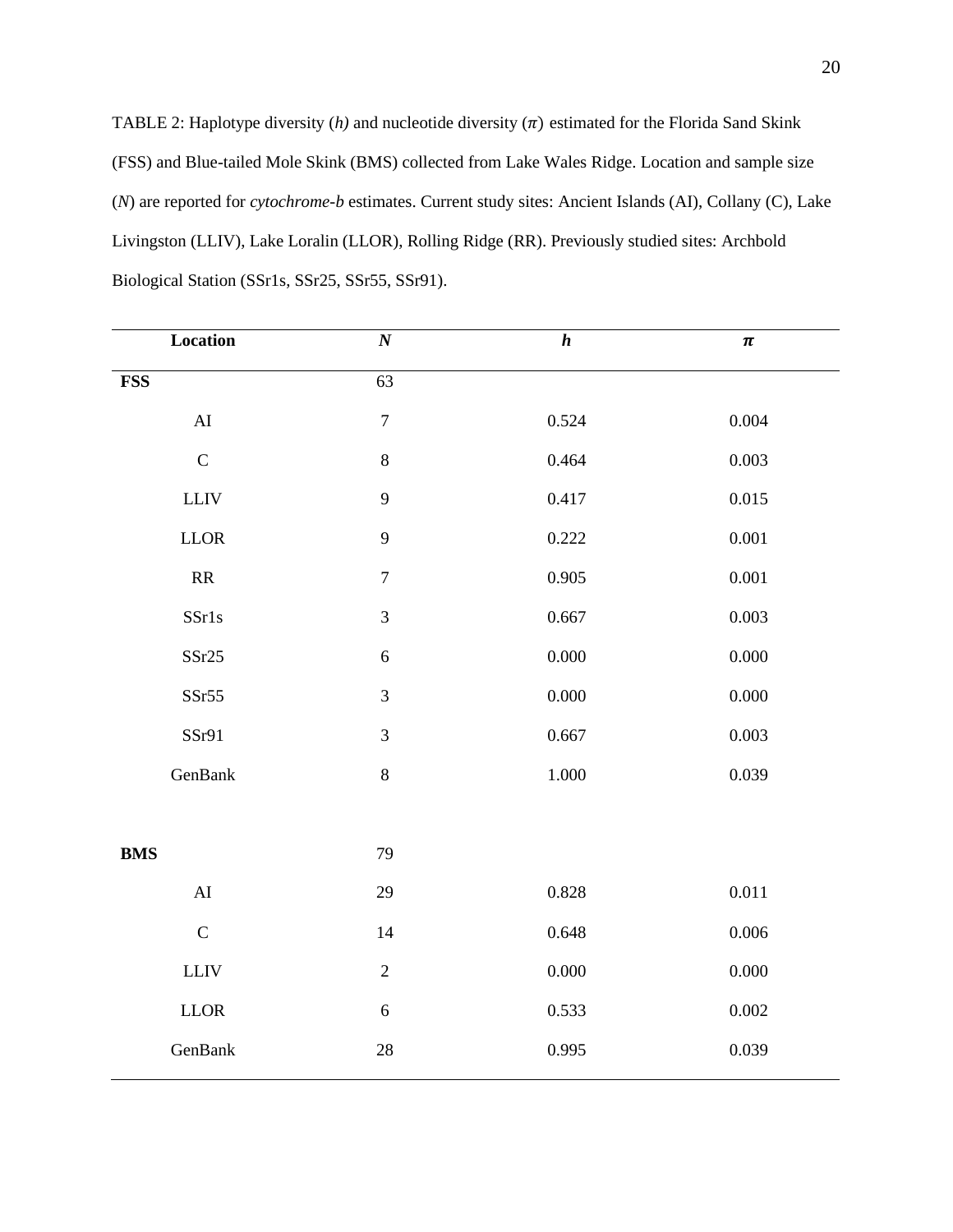FIGURE 2: Phylogenetic tree depicting the relationship among *cytochrome-b* haplotypes in the Florida Sand Skink. Haplotype number is indicated on the far right. This tree was labeled by site location that possessed the specific haplotype. Numbers at the node indicate bootstrap support of >50%.

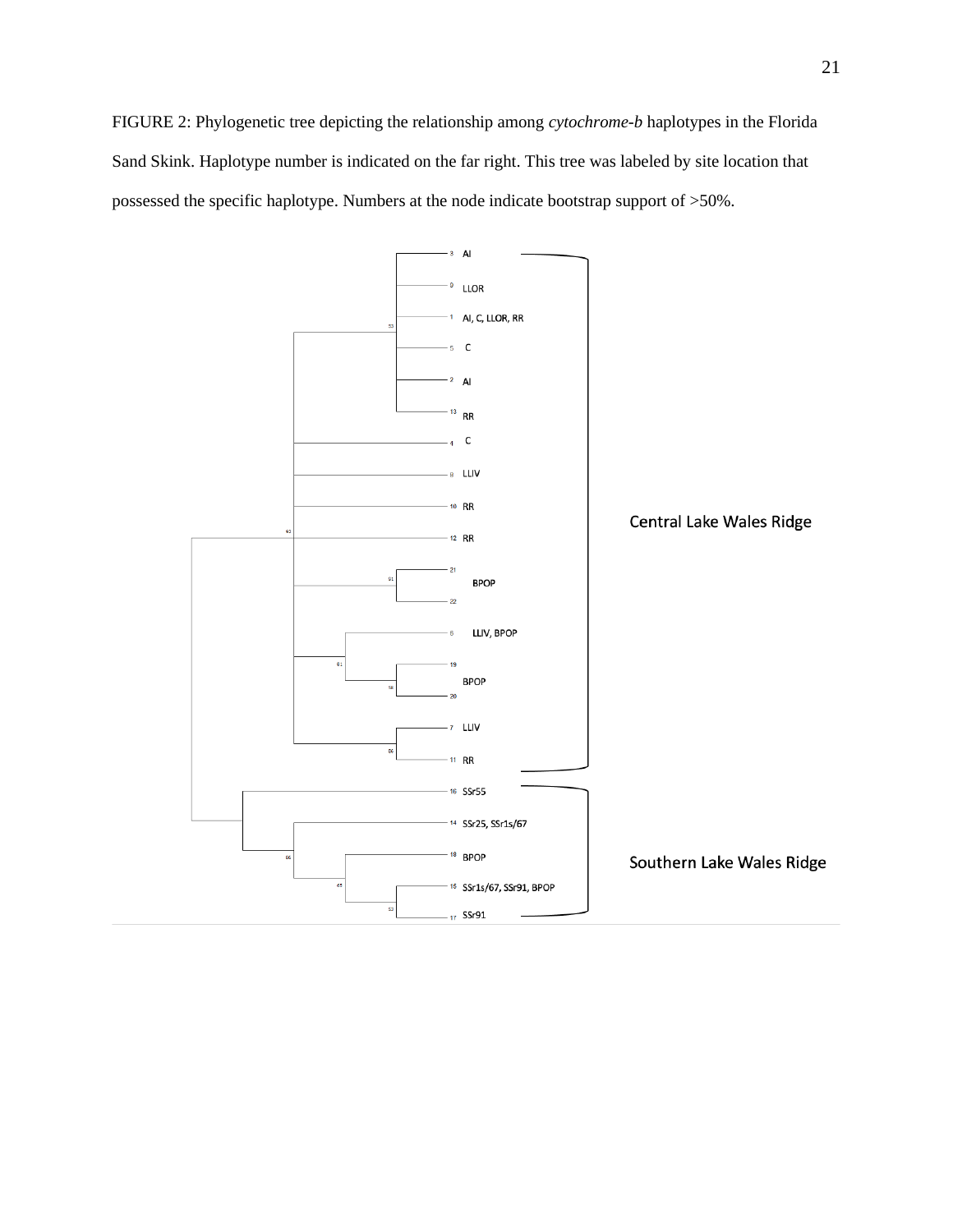|                        | ${\bf AI}$ | $\mathbf C$ | <b>LLIV</b> | <b>LLOR</b> | <b>RR</b> | <b>SSr1s</b> | $S\$ Sr25 | SSr <sub>55</sub> | $S$ Sr $91$ | <b>GenBank</b> |
|------------------------|------------|-------------|-------------|-------------|-----------|--------------|-----------|-------------------|-------------|----------------|
| AI                     |            |             |             |             |           |              |           |                   |             |                |
| $\mathbf C$            | 0.002      |             |             |             |           |              |           |                   |             |                |
| <b>LLIV</b>            | $0.669*$   | $0.678*$    |             |             |           |              |           |                   |             |                |
| <b>LLOR</b>            | 0.021      | 0.008       | $0.722*$    |             |           |              |           |                   |             |                |
| $\mathbf{R}\mathbf{R}$ | 0.112      | 0.106       | $0.574*$    | 0.172       |           |              |           |                   |             |                |
| <b>SSr1s</b>           | 0.911      | 0.919       | 0.719       | 0.964       | 0.797     |              |           |                   |             |                |
| SSr25                  | 0.946      | $0.950*$    | $0.782*$    | 0.984*      | $0.858*$  | 0.250        |           |                   |             |                |
| SSr <sub>55</sub>      | 0.927      | 0.934       | 0.767       | 0.979       | 0.810     | 0.924        | 1.000     |                   |             |                |
| <b>SSr91</b>           | 0.923      | 0.930       | 0.755       | 0.969       | 0.825     | 0.502        | 0.880     | 0.942             |             |                |
| <b>GenBank</b>         | $0.343*$   | $0.361*$    | 0.211       | $0.399*$    | 0.248     | 0.263        | 0.397     | 0.397             | 0.342       |                |

TABLE 3: Pairwise estimates of  $\Phi_{ST}$  from cytochrome-b data between sites for Florida Sand Skinks (FSS). An asterisk denotes statistical significance after sequential Bonferroni correction.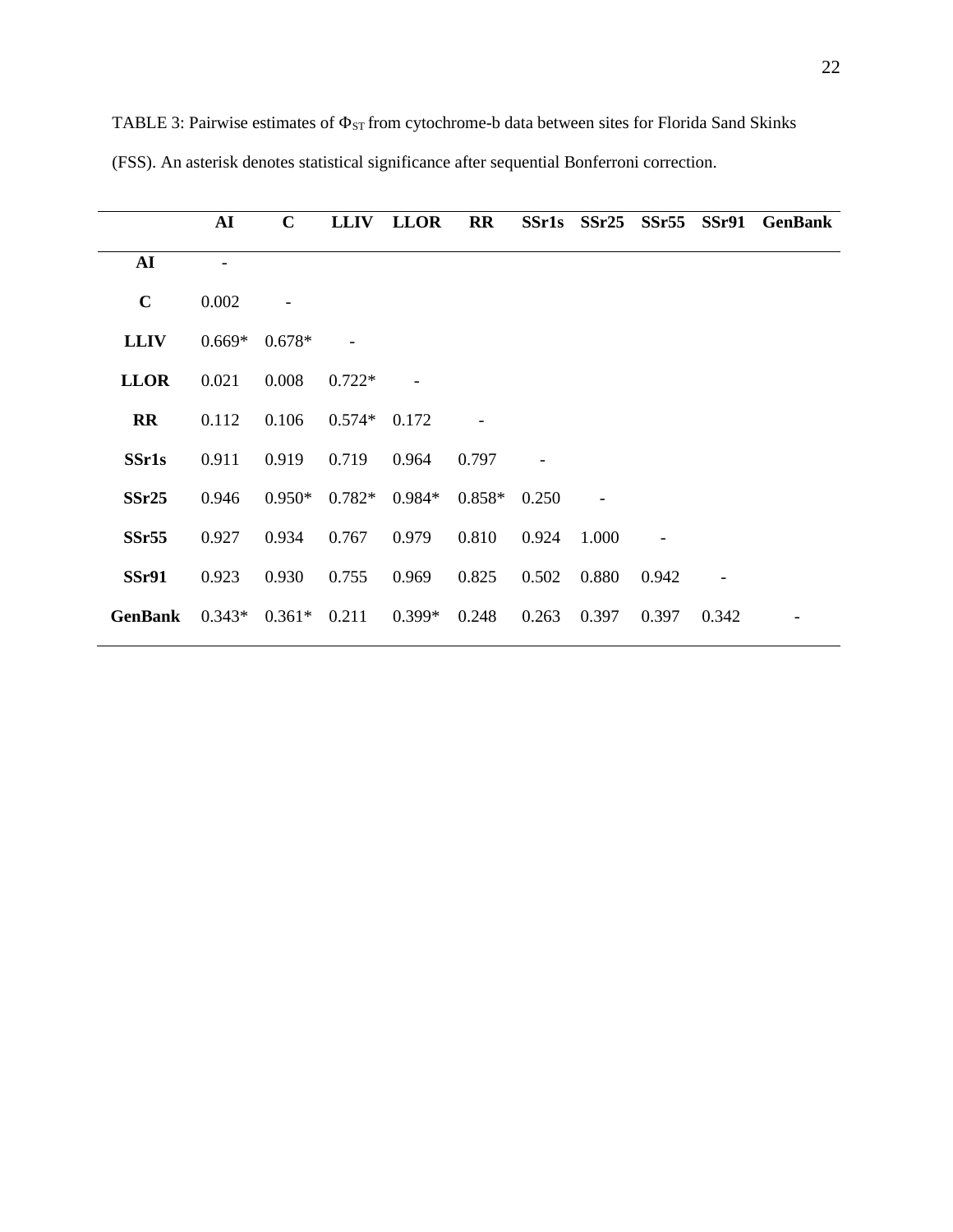TABLE 4: Relative haplotype frequencies within geographic locations of Blue-tailed Skinks. Ancient Islands (AI), Collany (C), Lake Livingston (LLIV), Lake Loralin (LLOR), and sequences obtained from GenBank (GenBank Accession Numbers: GQ871235-GQ871262; Schrey et al. 2009). Haplotype diversity (*h)* for each geographic location is geographic location is provided at the bottom.

|                  | ${\bf AI}$ | $\mathbf C$ | <b>LLIV</b>              | LLOR DAV CC HA |             |             |             | <b>ABS</b>  | <b>HEN27</b> | <b>HENM LJW HHSP</b> |             |                       |
|------------------|------------|-------------|--------------------------|----------------|-------------|-------------|-------------|-------------|--------------|----------------------|-------------|-----------------------|
| Hap              |            |             |                          |                |             |             |             |             |              |                      |             |                       |
| $\,1$            | 0.241      | 0.214       |                          | 0.667          | $\mathbf X$ |             |             |             |              |                      |             |                       |
| $\sqrt{2}$       | $0.276\,$  | 0.571       |                          | 0.333          |             |             |             |             |              |                      |             |                       |
| $\mathfrak{Z}$   | 0.034      |             |                          |                |             |             |             |             |              |                      |             |                       |
| $\overline{4}$   | $0.172\,$  | 0.143       | $\overline{\phantom{a}}$ |                | $\mathbf X$ |             |             |             |              |                      |             |                       |
| $\mathfrak{S}$   | 0.172      |             |                          |                | $\mathbf X$ |             |             |             |              |                      |             |                       |
| $\sqrt{6}$       | 0.034      |             |                          |                |             |             |             |             |              |                      |             |                       |
| $\boldsymbol{7}$ | 0.069      |             |                          |                |             |             |             |             |              |                      |             |                       |
| $\bf 8$          |            | $0.071\,$   |                          |                | $\mathbf X$ |             |             |             |              |                      |             |                       |
| $\overline{9}$   |            |             |                          |                | $\mathbf X$ |             |             |             |              |                      |             |                       |
| $10\,$           |            |             |                          |                | $\mathbf X$ |             |             |             |              |                      |             |                       |
| $11\,$           |            |             |                          |                |             | $\mathbf X$ |             |             |              |                      |             |                       |
| $12\,$           |            |             |                          |                |             | $\mathbf X$ |             |             |              |                      |             |                       |
| 13               |            |             |                          |                |             |             | $\mathbf X$ | $\mathbf X$ |              |                      |             |                       |
| $14\,$           |            |             |                          |                |             |             | $\mathbf X$ |             |              |                      |             |                       |
| 15               |            |             |                          |                |             |             |             |             | $\mathbf X$  | $\mathbf X$          |             |                       |
| $16\,$           |            |             |                          |                |             |             |             | $\mathbf X$ |              |                      |             |                       |
| $17\,$           |            |             |                          |                |             |             |             |             |              |                      | $\mathbf X$ |                       |
| $18\,$           |            |             |                          |                |             |             |             |             |              |                      |             | $\mathbf X$           |
| 19               |            |             |                          |                |             |             |             |             |              |                      |             | $\overline{\text{X}}$ |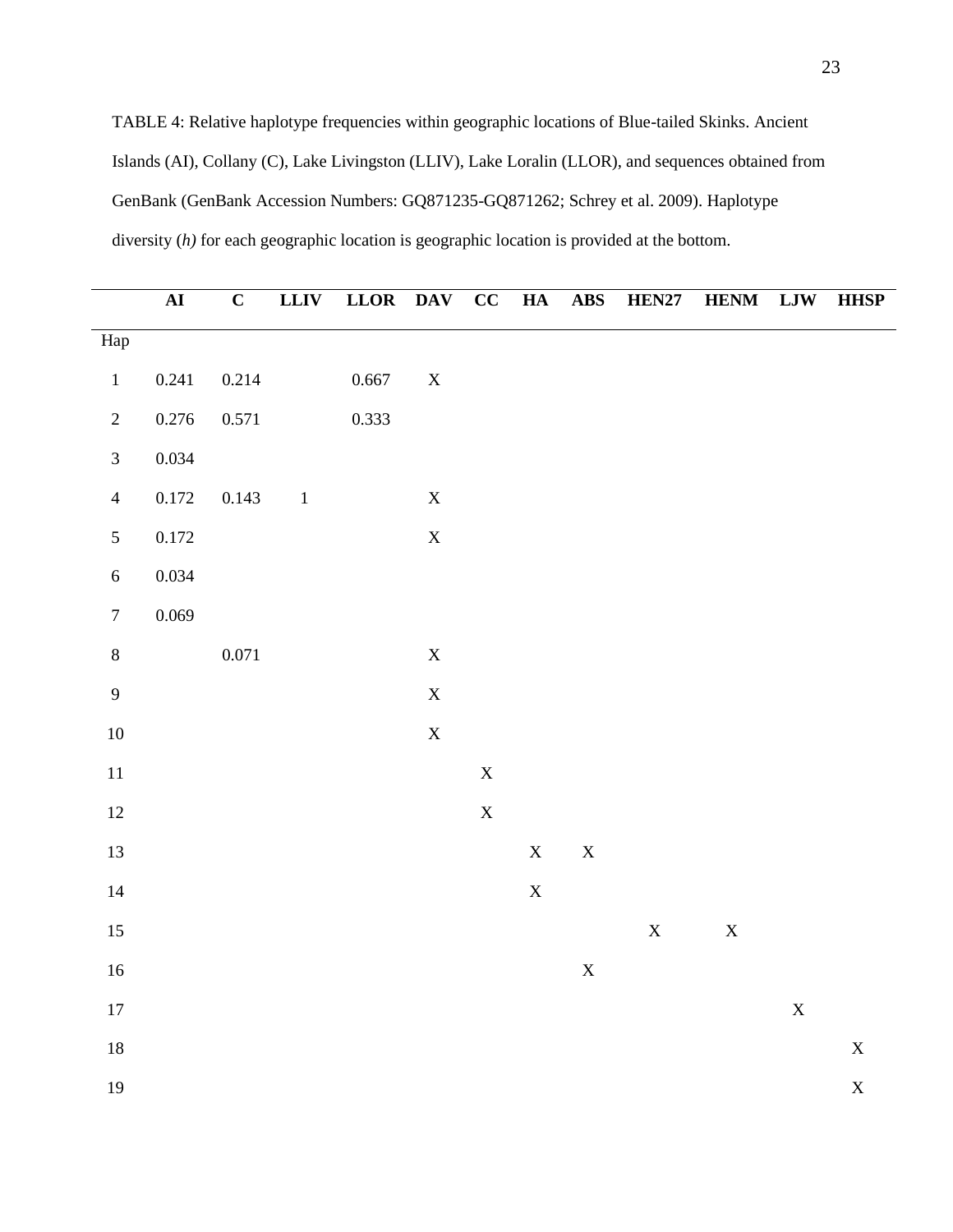Table 4: Continued

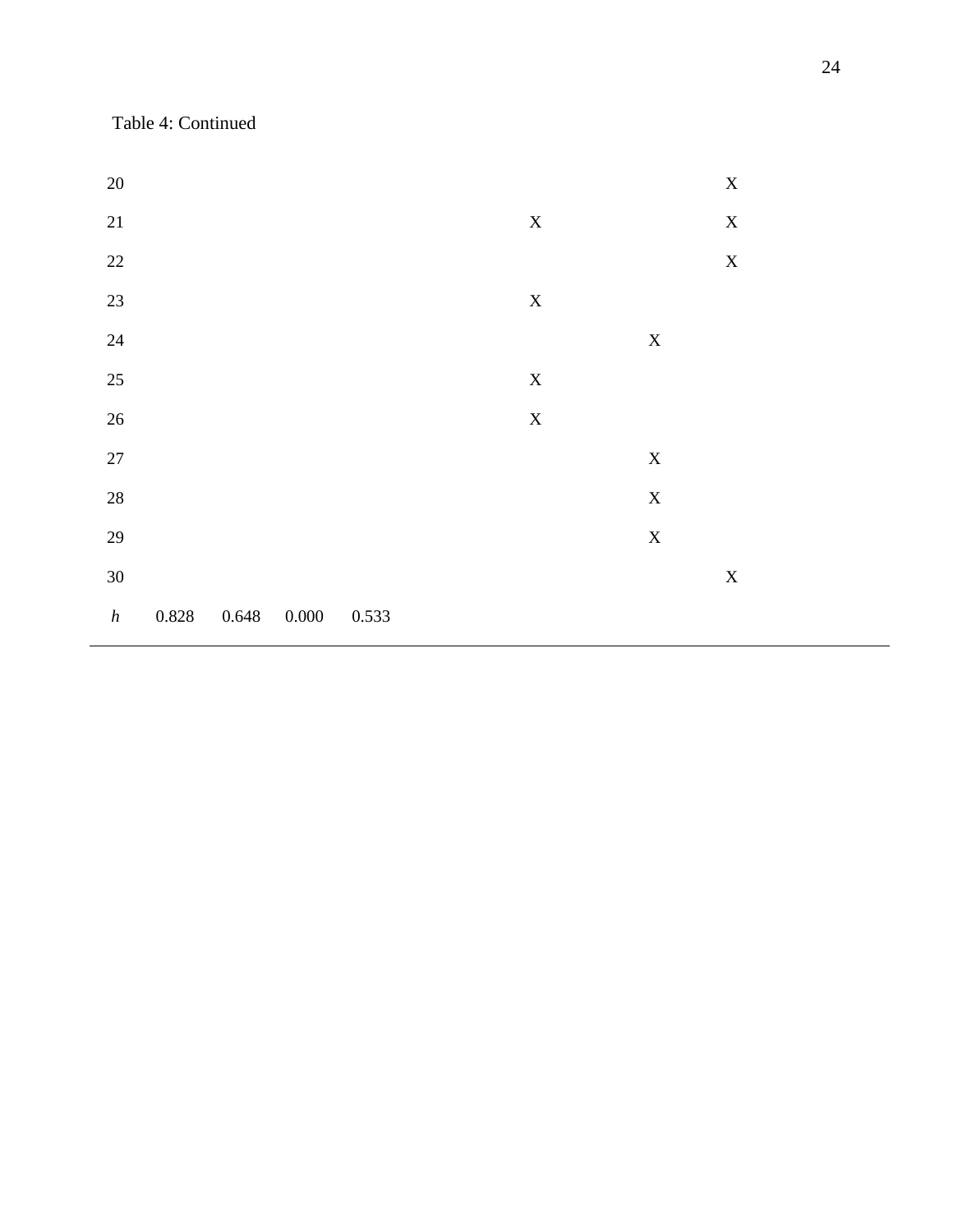FIGURE 3: Phylogenetic tree depicting the relationship among *cytochrome-b* haplotypes in the Bluetailed Mole Skink. Haplotype number is indicated on the far right. This tree was labeled by site location that possessed the specific haplotype. Numbers at the node indicate bootstrap support of >50%.

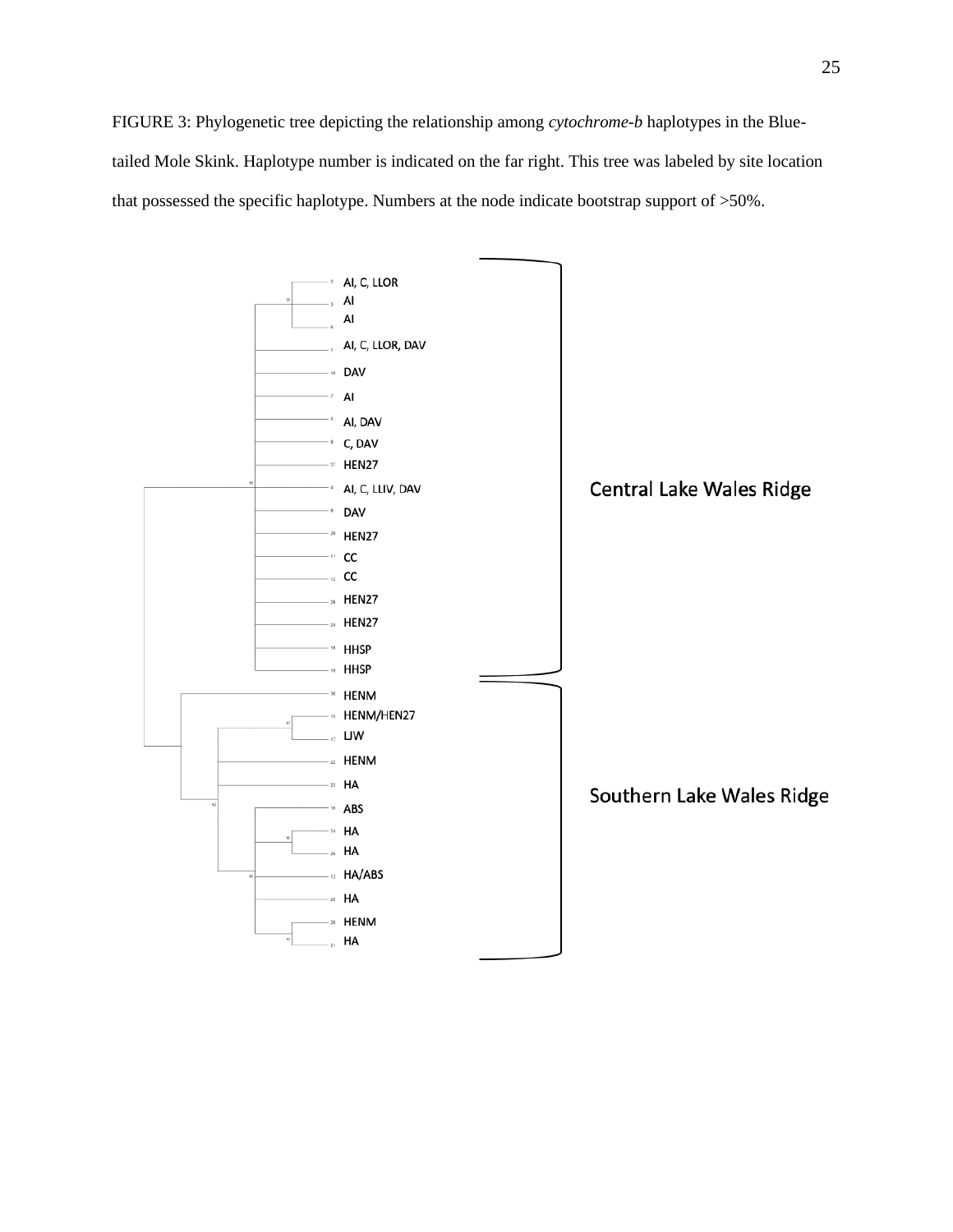|                | ${\bf AI}$               | $\mathbf C$ | <b>LLIV</b>              | <b>LLOR</b> | <b>GenBank</b>           |
|----------------|--------------------------|-------------|--------------------------|-------------|--------------------------|
| ${\bf AI}$     | $\overline{\phantom{a}}$ |             |                          |             |                          |
| $\mathbf C$    | 0.013                    | -           |                          |             |                          |
| <b>LLIV</b>    | 0.092                    | 0.399       | $\overline{\phantom{a}}$ |             |                          |
| <b>LLOR</b>    | $-0.010$                 | $-0.032$    | 0.685                    | -           |                          |
| <b>GenBank</b> | $0.307*$                 | $0.302*$    | 0.041                    | 0.241       | $\overline{\phantom{a}}$ |

TABLE 5: Pairwise estimates of  $\Phi_{ST}$  from cytochrome-b data between sites for Blue-tailed Mole Skinks. An asterisk denotes statistical significance after sequential Bonferroni correction.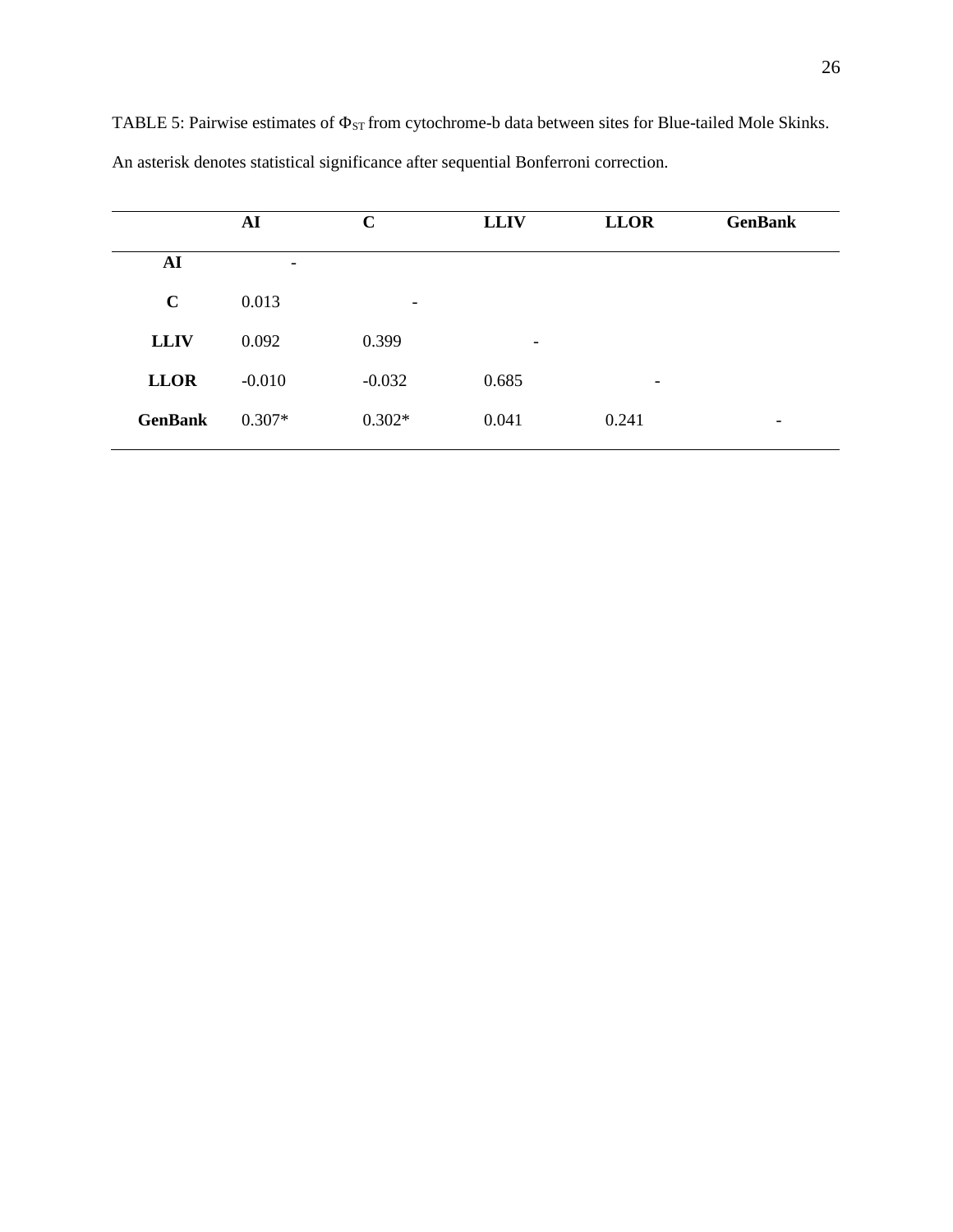TABLE 6: Genetic diversity among Florida Sand Skinks (FSS) and Blue-tailed Mole Skinks (BMS) averaged across seven microsatellite loci: expected heterozygosity (H<sub>e</sub>), observed heterozygosity (H<sub>o</sub>), inbreeding coefficient  $(F_{is})$ , mean pairwise relatedness (MPR), number of alleles  $(N_a)$ , and number of effective alleles (Ne). Location and sample size (*N)* are reported for microsatellite estimates. An asterisk denotes statistical significance after sequential Bonferroni correction.

| Location      | $\boldsymbol{N}$ | <b>Na</b> | <b>Ne</b> | $H_e$ | $H_0$ | $\mathbf{F}_{\rm is}$ | <b>MPR</b> |
|---------------|------------------|-----------|-----------|-------|-------|-----------------------|------------|
| <b>FSS</b>    | 122              |           |           |       |       |                       |            |
| AI            | 41               | 22.714    | 15.714    | 0.942 | 0.794 | 0.146                 | $-0.002$   |
| $\mathcal{C}$ | 6                | 6.857     | 5.677     | 0.905 | 0.871 | $-0.061$              | 0.047      |
| <b>LLIV</b>   | 34               | 21.143    | 12.229    | 0.923 | 0.781 | 0.139                 | $0.024*$   |
| <b>LLOR</b>   | 27               | 18.143    | 12.728    | 0.933 | 0.850 | 0.066                 | $0.015*$   |
| RR            | 6                | 8.429     | 7.063     | 0.941 | 0.905 | $-0.061$              | 0.011      |
| <b>HENM</b>   | 8                | 7.571     | 6.207     | 0.901 | 0.926 | $-0.121$              | $0.098*$   |
|               |                  |           |           |       |       |                       |            |
| <b>BMS</b>    | 50               |           |           |       |       |                       |            |
| AI            | 31               | 18.429    | 11.234    | 0.894 | 0.734 | 0.175                 | $-0.022$   |
| $\mathcal{C}$ | 13               | 11.143    | 7.795     | 0.874 | 0.780 | 0.066                 | 0.016      |
| <b>LLOR</b>   | 6                | 6.571     | 4.949     | 0.838 | 0.762 | 0.045                 | 0.074      |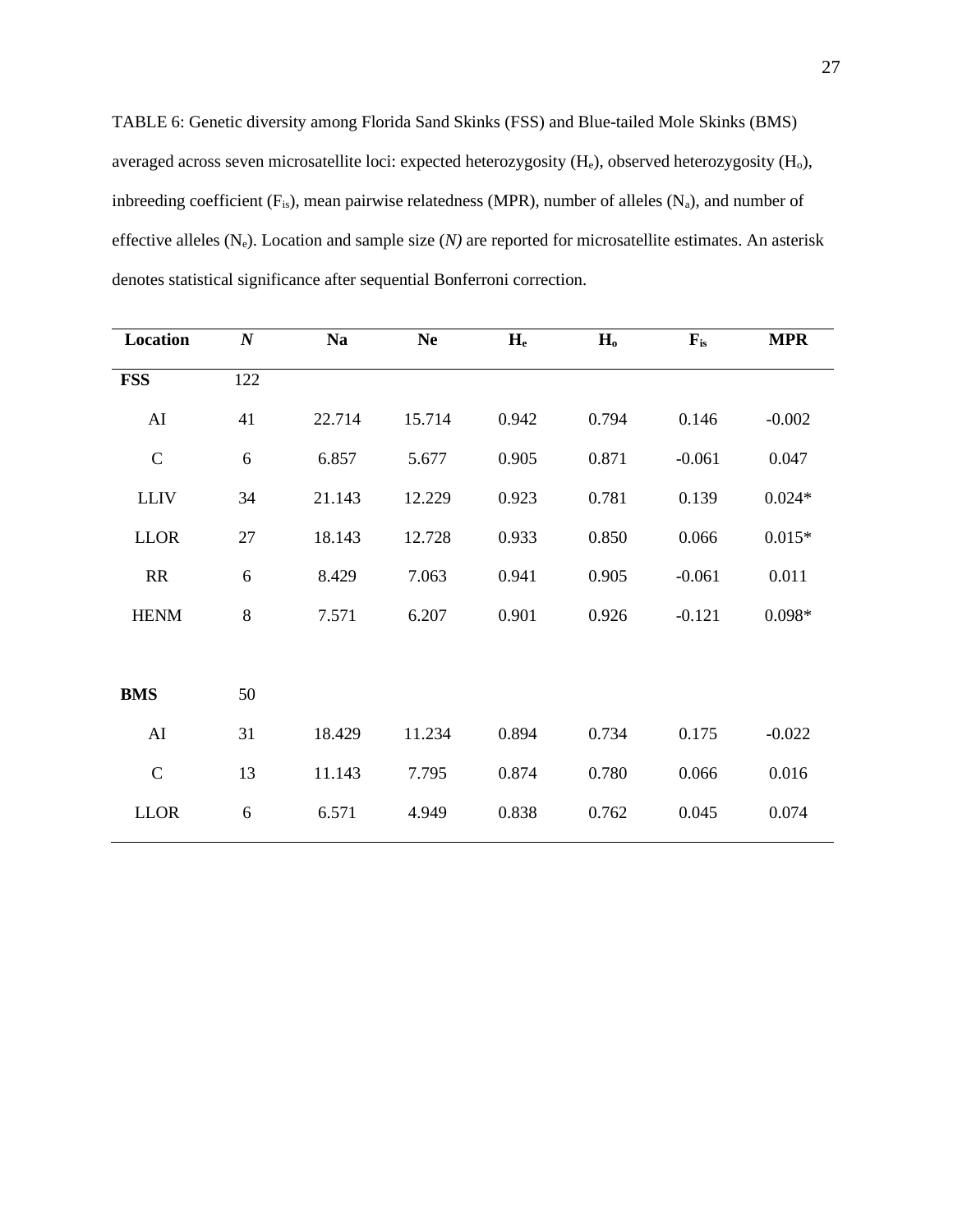|             | AI       | $\mathbf C$ | <b>LLIV</b> | <b>LLOR</b> | <b>RR</b> | <b>HENM</b> |
|-------------|----------|-------------|-------------|-------------|-----------|-------------|
| AI          |          |             |             |             |           |             |
| $\mathbf C$ | 0.007    |             |             |             |           |             |
| <b>LLIV</b> | $0.023*$ | 0.001       |             |             |           |             |
| <b>LLOR</b> | 0.006    | 0.011       | $0.020*$    |             |           |             |
| <b>RR</b>   | 0.004    | 0.014       | 0.022       | 0.008       |           |             |
| <b>HENM</b> | $0.050*$ | $0.058*$    | $0.051*$    | $0.050*$    | 0.041     |             |
|             |          |             |             |             |           |             |

TABLE 7: Pairwise estimates of  $\theta_{ST}$  from microsatellite data between sites for Florida Sand Skinks. An asterisk denotes statistical significance after sequential Bonferroni correction.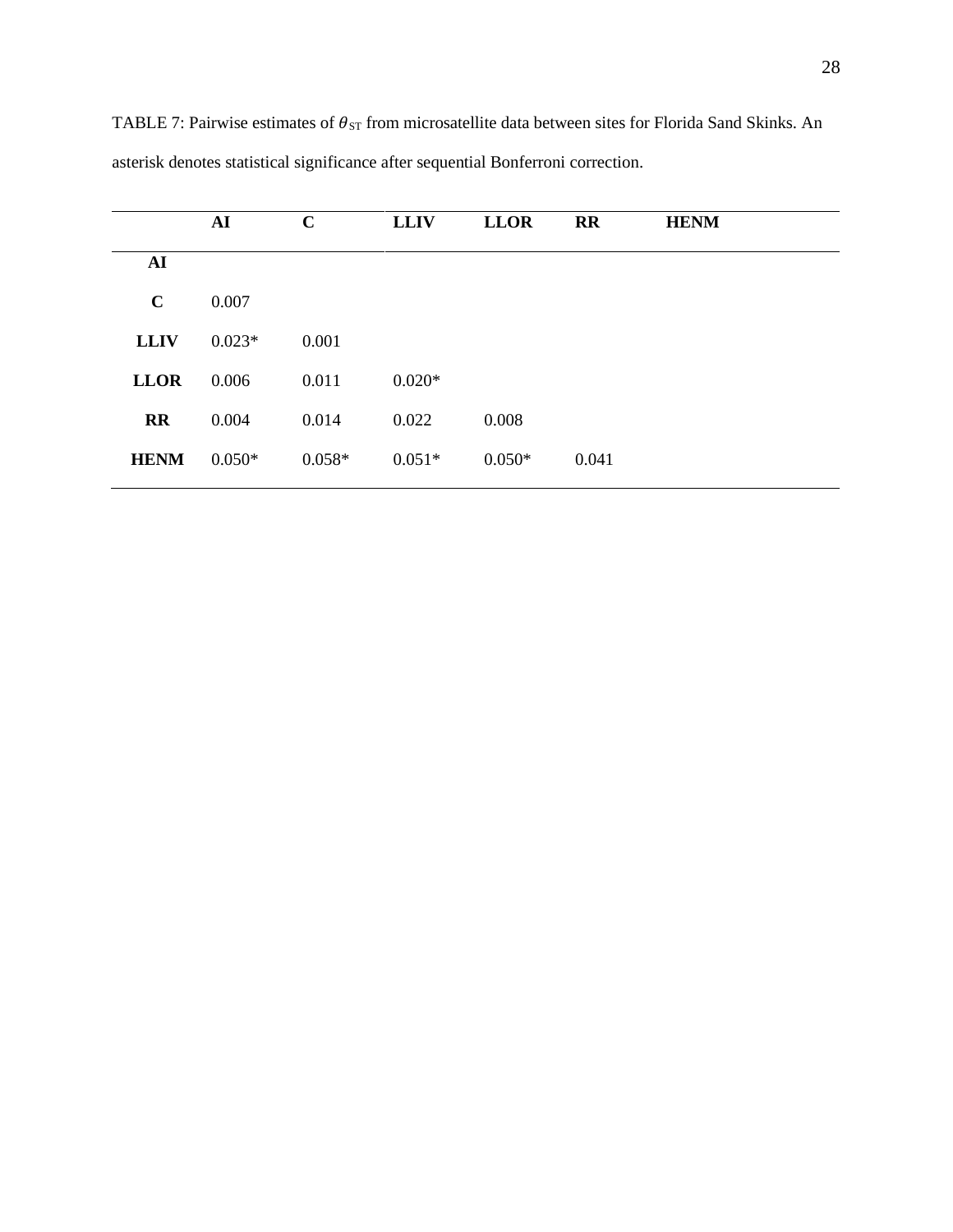TABLE 8: Pairwise estimates of  $\theta_{ST}$  from microsatellite data between sites for Blue-tailed Mole Skinks.

|             | AI       | C        | <b>LLOR</b> |  |
|-------------|----------|----------|-------------|--|
| AI          |          |          |             |  |
| $\mathbf C$ | $0.020*$ |          |             |  |
| <b>LLOR</b> | 0.015    | $0.039*$ |             |  |

An asterisk denotes statistical significance after sequential Bonferroni correction.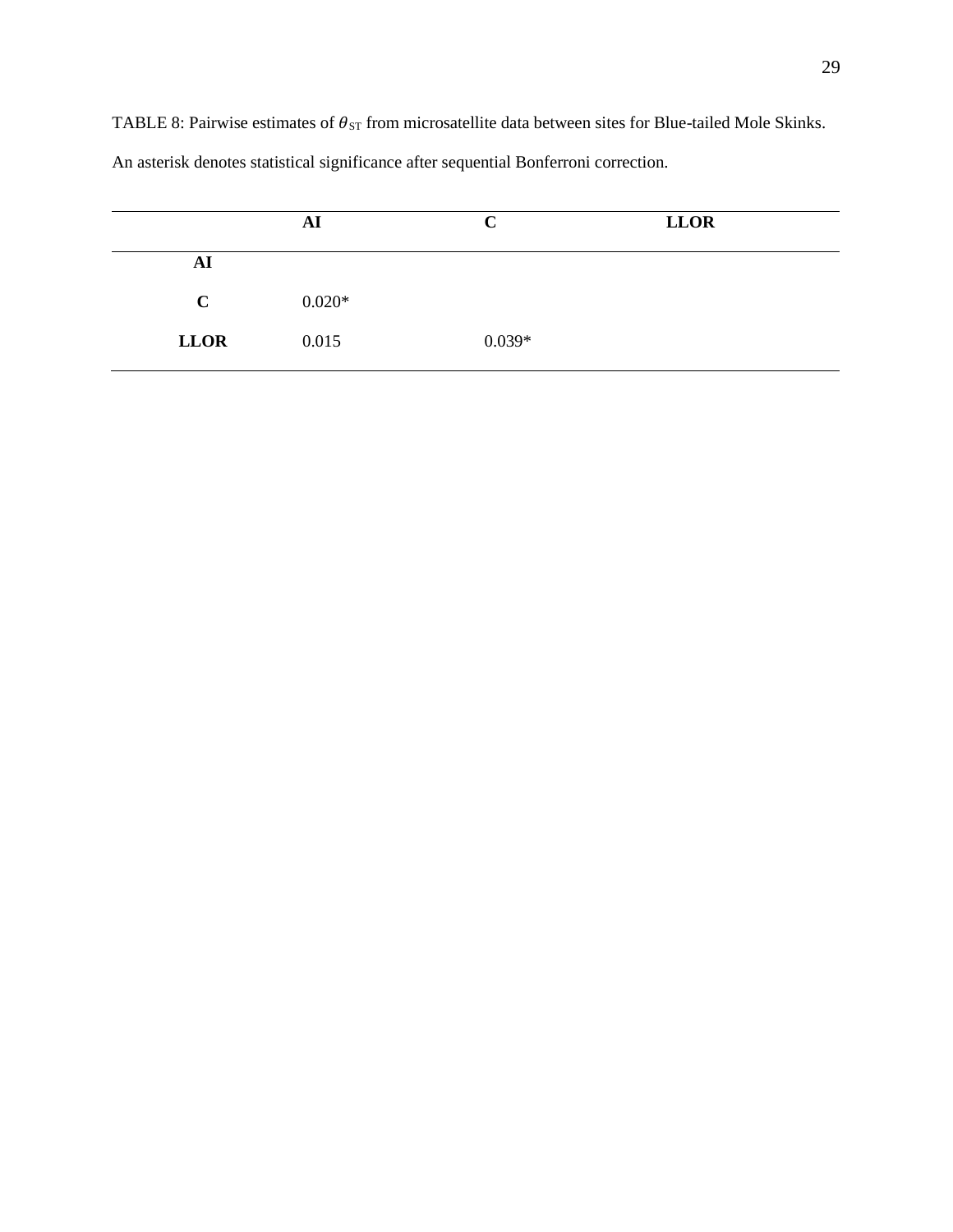#### CHAPTER 4

#### DISCUSSION

#### *Biogeography*

The current data on the Florida Sand Skink and Blue-tailed Mole Skink show nearly identical biogeographic patterns. The Florida Sand Skink displayed strong partitioning into central and southern Lake Wales Ridge groups, consistent with historical isolation between the two regions. This is most likely due to ancient shore formation in Florida during the large sea level changes throughout evolutionary time (Telford 1959, Webb 1990). Stronger clustering in southern populations indicates longer-term fragmentation most likely due to smaller, more isolated patches existing historically in the southern Lake Wales Ridge. Shared haplotypes were not seen across the central-south split, further supporting historical isolation between the two regions. Among central sites, one shared haplotype occurred at four out of five locations supporting a historically large and interconnected central Lake Wales Ridge.

The Blue-tailed Mole Skink also showed strong partitioning into central and southern Lake Wales Ridge groups. This further supports the pattern of historical isolation between central and southern Lake Wales Ridge regions due to ancient shore formation. Tree topology again indicates longer-term fragmentation of southern populations with central populations displaying higher connectivity, even over relatively long distances: AI, LLOR, C, and RR and northern site: DAV. Only one haplotype was shared across the central and southern locations and occurred at the closest geographical sites to the potential dispersal barrier, Josephine Creek. This supports the historical separation of central and southern clades, with the potential for recent migration across the Josephine Creek divide. Within central Lake Wales Ridge, four haplotypes were shared among sites supporting a historical, large refugia. Current findings are congruent with previous studies on the Florida Sand Skink and Blue-tailed Mole Skink (Branch et al. 2003, Richmond et al. 2009, and Schrey et al. 2012).

#### *Population Structure*

The Florida Sand Skink and Blue-tailed Mole Skink were also similar in population structure. Notably, data for both species indicate more recent changes in central Lake Wales Ridge connectivity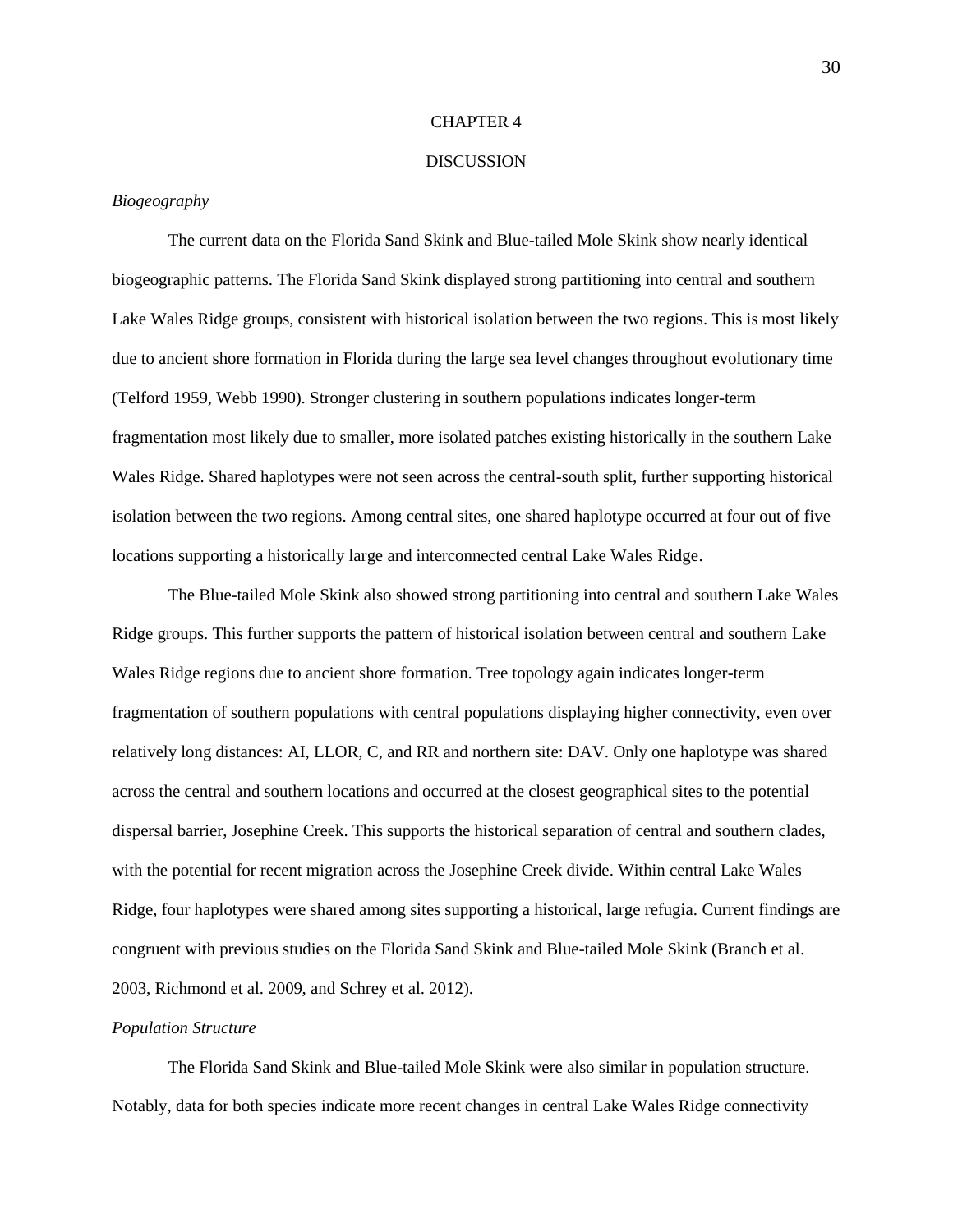most likely due to anthropogenic fragmentation of the Florida Scrub. Florida Sand Skink pairwise comparisons support historic genetic differentiation between central and southern Lake Wales Ridge. Within the southern Lake Wales Ridge, there is no genetic differentiation detected based on  $\Phi_{ST}$  pairwise comparisons. This is most likely due to all the southern locations in the current study coming from Archbold Biological station. Both *cytochrome-b* and microsatellite estimates show one central site (LLIV) as genetically differentiated from other centrally located sites. Geographic distribution of sampling sites may have caused this distinction with four sites (AI, C, LLOR, and RR) clustered together and one site (LLIV) relatively further away.

Genetic differentiation in Blue-tailed Mole Skink pairwise comparisons also support a historical divide between central and southern Lake Wales Ridge. Pairwise  $\Phi_{ST}$  comparisons fail to detect genetic differentiation among central Lake Wales Ridge sites. This is likely due to the geographic proximity of locations. However, pairwise  $\theta$  comparisons indicate genetic differentiation between central Lake Wales Ridge (C & AI/LLOR). *Cytochrome-b* and microsatellite estimates likely differ due to microsatellite loci changing at a faster rate, and having greater statistical power in this analysis, compared to *cytochrome-b*. If so, this may indicate the more recent isolation, or genetic differentiation at a magnitude not detectable at this level of power with *cytochrome-b* for central Lake Wales Ridge sites.

The newly assayed sites had similar population structure to previous studies. Florida Sand Skink  $F_{st}$  estimates for the current study were almost identical to previous studies ( $\Phi = 0.667$ , Branch et al. 2003 and  $\theta = 0.03$ , Richmond et al. 2009), supporting the pattern of genetically differentiated central and southern Lake Wales Ridge. All studies have found patterns of differentiation consistent with low vagility for the Florida Sand Skink and Blue-tailed Mole Skink and current patch isolation is likely augmenting separation of individuals. Microsatellite  $\theta$  estimates of  $F_{st}$  for the Blue-tailed Mole Skink were very similar to Schrey et al. 2012 ( $\Phi = 0.689$ ;  $\theta = 0.029$ ), further supporting the central-south division of Lake Wales Ridge. *Cytochrome-b* estimates were slightly lower in the current study likely due to the closer proximity of current sites compared to the geographic spread of samples in Schrey et al. (2012). Based on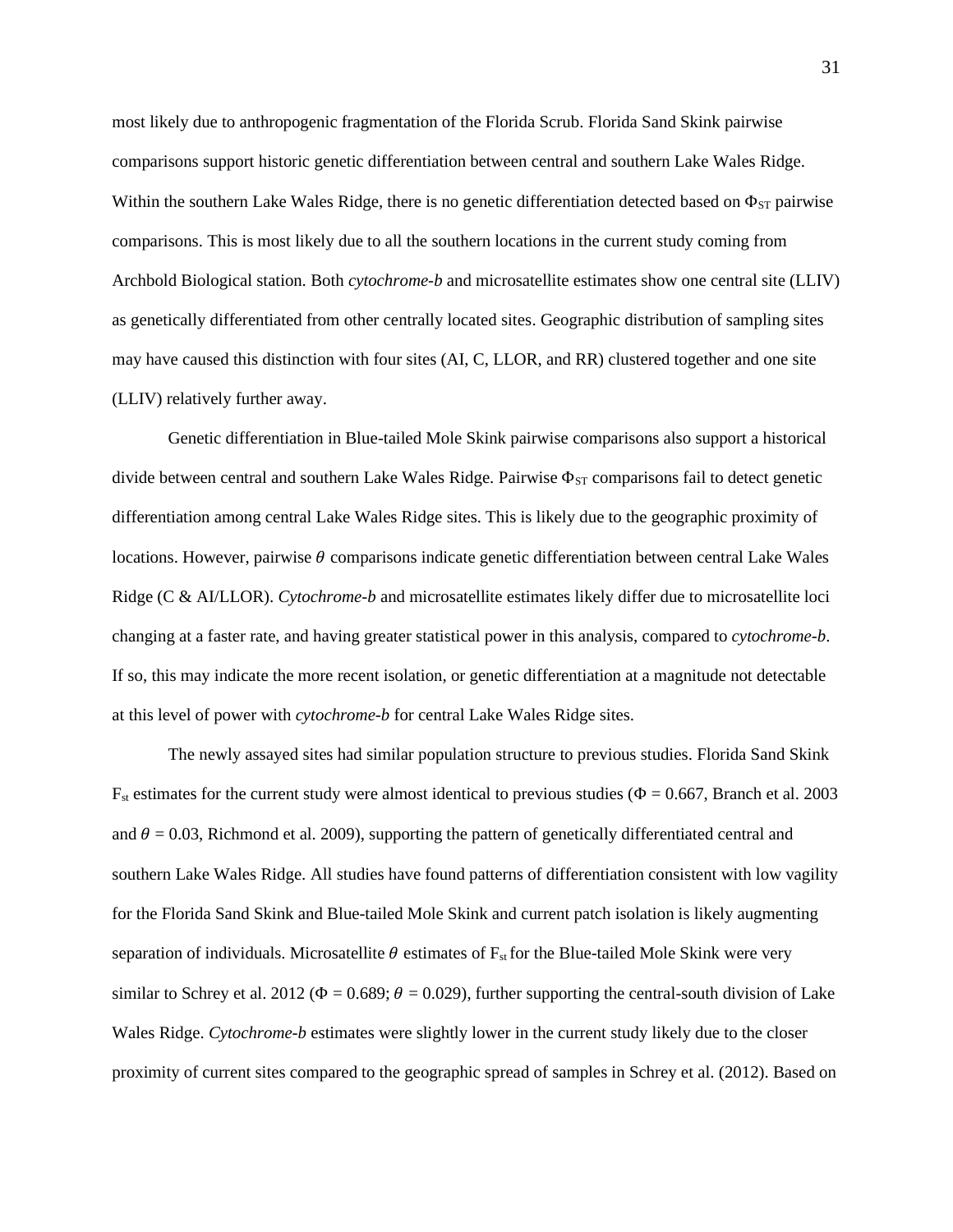all data collected, biogeography and population structure indicate similar population connectivity patterns over time and over the geographic range of the Lake Wales Ridge.

#### *Genetic Diversity*

Florida Sand Skinks had relatively low *h* for current study sites. However, due to the low sample size here, more data would be required to accurately determine *h* among these locations. Overall, *h* was slightly higher for central Lake Wales Ridge groups compared to southern groups. This supports evidence for a larger, more connected refugia in central Lake Wales Ridge. Within central Lake Wales Ridge, *h* was similar over sites with exceptions of the very high diversity seen in RR. This indicates a large population size with dispersal to/from nearby scrub patches likely in RR. This is further supported by microsatellite estimates showing a high heterozygosity estimate and mating patterns consistent with outbreeding for RR.

Microsatellite estimates displayed high genetic diversity in the Florida Sand Skink overall. Southern site, HENM showed the highest diversity with positive MPR possibly due to some samples having familial relationships. The two other sites with significant MPR estimates (LLIV and LLOR) also exhibit high Fis estimates, supporting patterns of inbreeding within central Lake Wales Ridge. Site AI revealed the highest Fis out of all collected sites, which is notable as population structure failed to detect isolation of this centrally located site. This could indicate recent isolation of proximate sample sites in central Lake Wales Ridge by habitat fragmentation.

For the Blue-tailed Mole Skink, *h* was consistently high over sampling locations, suggesting relatively large population sizes for all sites, apart from LLIV. The low *h* at LLIV is caused by the low sample size from this location  $(N = 2)$ , resulting in a largely uninformative estimate. Microsatellite estimates also supported high diversity in the Blue-tailed Mole Skink. However, the Blue-tailed Mole Skink displayed systems of inbreeding within all three central locations. This indicates that these locations may be beginning to manifest the negative consequences of fragmentation.

In the present study, both focal species displayed high genetic diversity overall. However, Florida Sand Skinks on average had slightly higher diversity estimates than Blue-tailed Mole Skinks. This may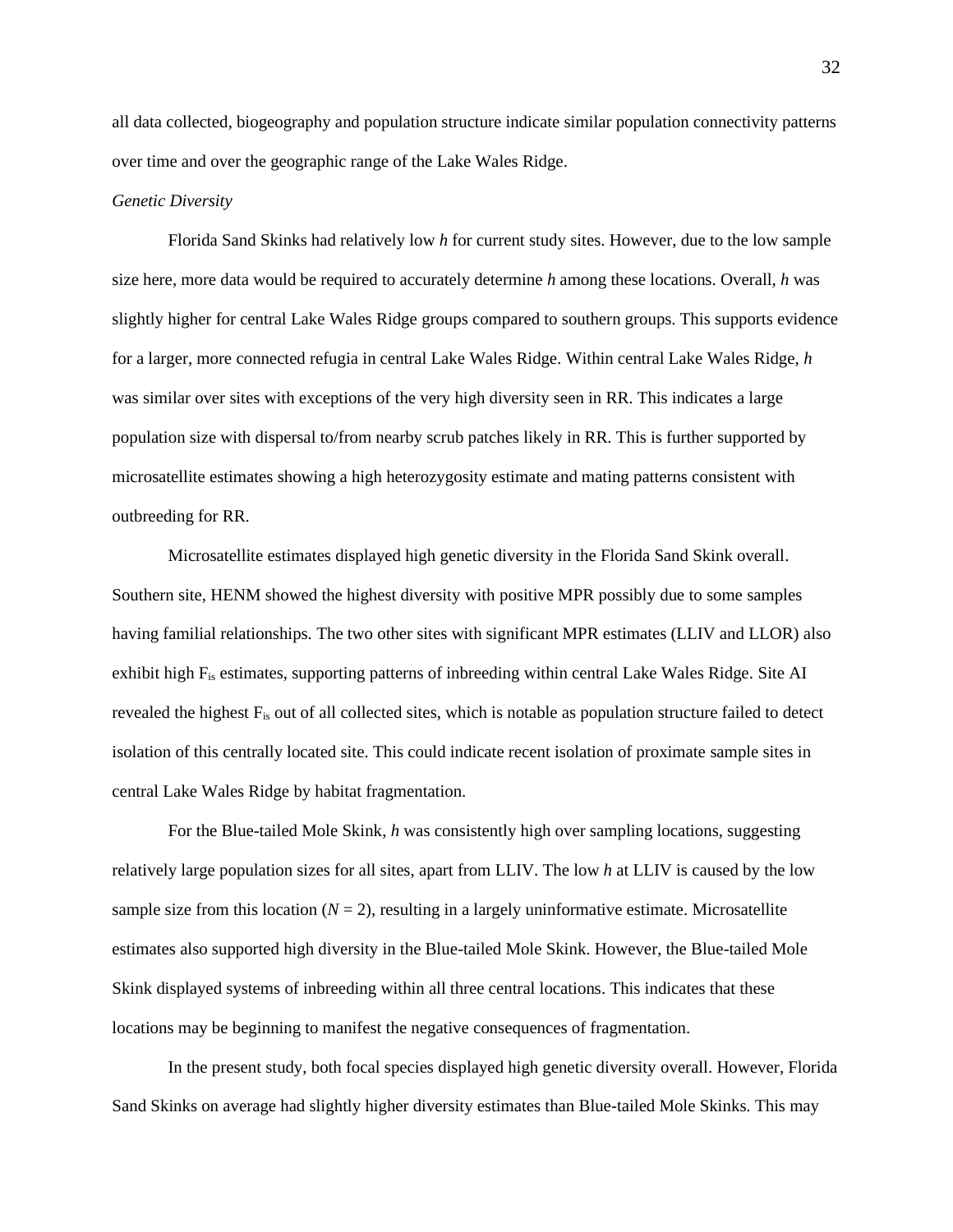suggest differences between the Florida Sand Skink and Blue-tailed Mole Skink, possibly in local population size or density. Evidence of inbreeding within central Lake Wales Ridge and low dispersal rates for the species supports mating systems only including individuals in very near proximity. This has been well supported by all previous studies of these species (Branch et al. 2003, Richmond et al. 2009, Schrey et al. 2012). The current study's genetic diversity estimates highlight two ecological time frames seen in Florida Sand Skink and Blue-tailed Mole Skink. Heterozygosity estimates indicate both species had a historically large and interconnected refugia within central Lake Wales Ridge. However, inbreeding coefficients and mean pairwise relatedness indicate both species are experiencing the negative effects due to anthropogenic fragmentation. If left alone, populations will continue inbreeding within extant scrub patches and genetic diversity will decline over time for both species. This loss of diversity could potentially allow deleterious alleles to accumulate in the population and decrease the species ability to adapt to changing environments (Tucker et al. 2014, Domingues 2017).

The current study indicated some differences in genetic diversity within sites compared to previous studies. The current Florida Sand Skink data displayed slightly higher genetic diversity estimates across all sites compared to Richmond et al. 2009, indicating higher gene flow and larger population sizes for current study sites. A similar pattern of higher diversity was seen in the new Blue-tailed Mole Skink sites compared to previous studies (Schrey et al. 2012). These high diversity estimates may be due to the geographic locations of the current study sites all in the historically connected central Lake Wales Ridge compared to the geographic spread seen in Schrey et al. (2012). Haplotype diversity was very similar in the current study compared to Schrey et al. 2012. Haplotype diversity data was not sufficient to compare to previous studies by Branch et al. (2003). and Richmond et al. (2009). Overall, differences were not significant and indicate that current study sites are similar to previous sample locations across the Lake Wales Ridge.

#### *Scrub Species Comparison*

The current study focused on two threatened skink species; however, the Lake Wales Ridge is blooming with biodiversity. The current genetic data follows similar patterns from previous studies on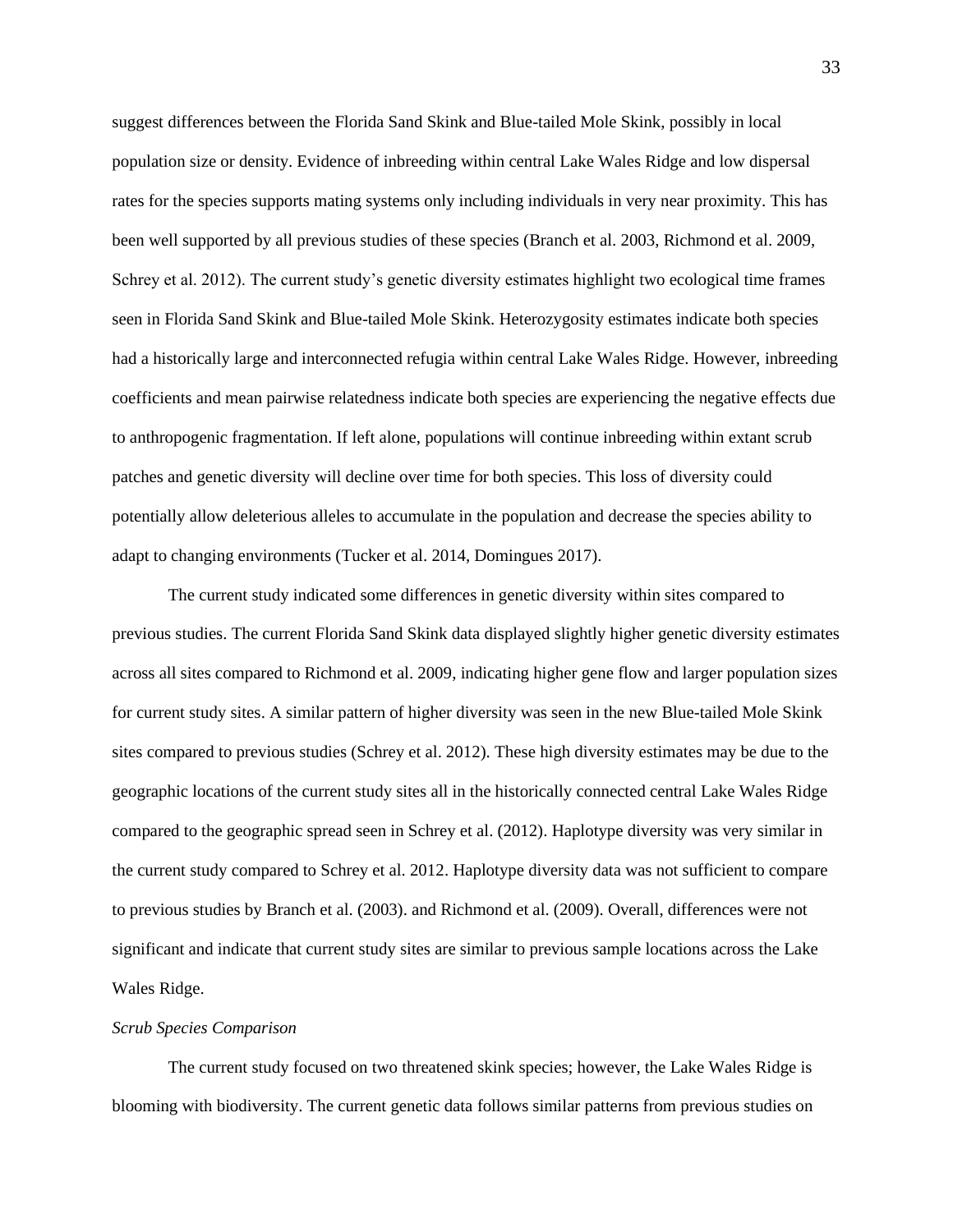separate Florida scrub species. A study on the Peninsula Crowned Snake (*Tantilla relicta relicta)* showed the same pattern of biogeography to the present study with separation between central and southern Lake Wales Ridge by the area surrounding Josephine Creek (Schrey et al. 2015). This suggests most species within the Lake Wales Ridge will also show historical separation due to ancient island formation. However, evidence for migration across the Josephine Creek was also seen in the Peninsula Crowned Snake, suggesting varying effects the creek has on recent species dispersal (Schrey et al. 2015).

A study conducted on the Florida Scrub Lizard (*Sceloporus woodi)* also showed similarities to the current study (Heath et al. 2012). Because all sampling sites in the previous study were in the southern Lake Wales Ridge, no detection of a central-south division was detected in the Florida Scrub Lizard. However, evidence for genetic differentiation among southern populations of the Florida Scrub Lizard was detected. This indicates historically smaller, or more isolated populations in the southern Lake Wales Ridge similar to the Florida Sand Skink and Blue-tailed Mole Skink. Heath et al. (2012) also showed lower diversity within the Florida Scrub Lizard compared to current data on Florida Sand Skink and Bluetailed Mole Skink. However, Florida Scrub Lizard patterns of inbreeding were very similar to the current estimates of Florida Sand Skink and Blue-tailed Mole Skink. This is consistent with a comparison of all three lizard species by Schrey et al. (2012) and again indicates the potential negative effects of recent fragmentation in the Lake Wales Ridge.

#### *Conservation Implications*

This study expanded the geographic scope of Florida Sand Skink and Blue-tailed Mole Skink population genetics over the Lake Wales Ridge. Current data on each species follow the same genetic pattern described by previous studies with one Lake Wales Ridge separated by ancient island formation into central and southern clades. However, the Florida Sand Skink and Blue-tailed Mole Skink display some characteristics of recently isolated populations, most likely due to anthropogenic fragmentation in the Florida Scrub. In order to prevent any further changes in these focal species, conservation management plans should continue to be enacted while centrally located patches show high genetic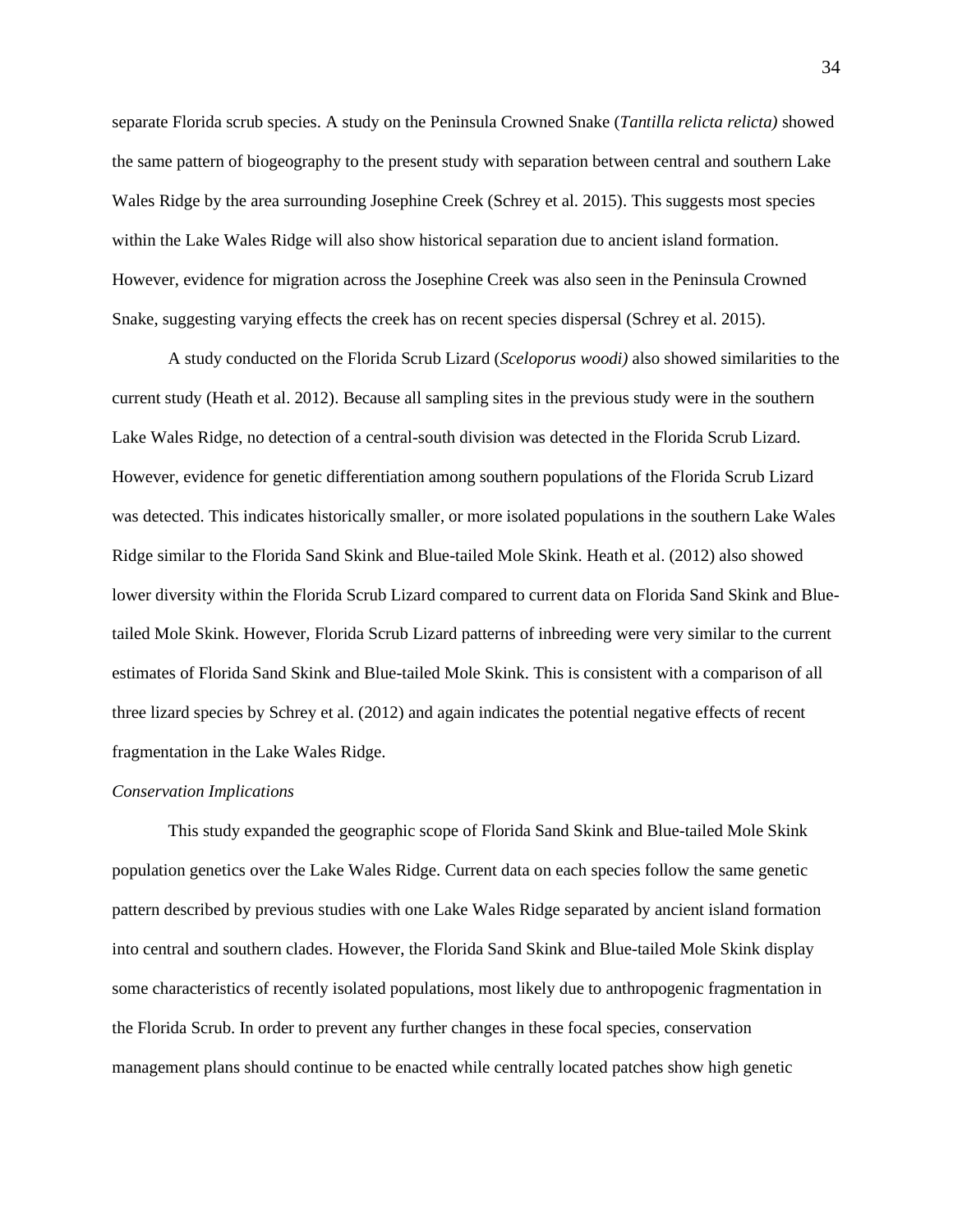diversity. Nevertheless, data suggests that relocation efforts could be done anywhere on the Lake Wales Ridge without serious consequence to either species' genetic structure.

Future conservation studies should expand the focus to other Florida Ridges to determine if patterns of genetic structure and connectivity seen in the Lake Wales Ridge exist within other ancient ridge formations. A nearby ridge, Mt. Dora, would make an excellent candidate to test this hypothesis. Previous studies on a similar scrub species, the Florida Scrub Lizard, have already been conducted on Mt. Dora Ridge within Ocala National Forest (Tucker et al. 2014). This study revealed similar patterns of biogeography to Lake Wales Ridge. Within this separate Florida Scrub ridge, evidence for a historical north-south split is apparent, however, no known barrier exists between the two genetically distinct regions (Tucker et al. 2014). This study also showed negative genetic effects due to anthropogenic fragmentation, however, pairwise comparisons showed no clear pattern (Tucker et al. 2014). These unanswered questions indicate the relevance for more population genetic studies on the Mt. Dora Ridge and can reveal a better understanding of historical and recent habitat fragmentation for the Florida Sand Skink and Blue-tailed Mole Skink.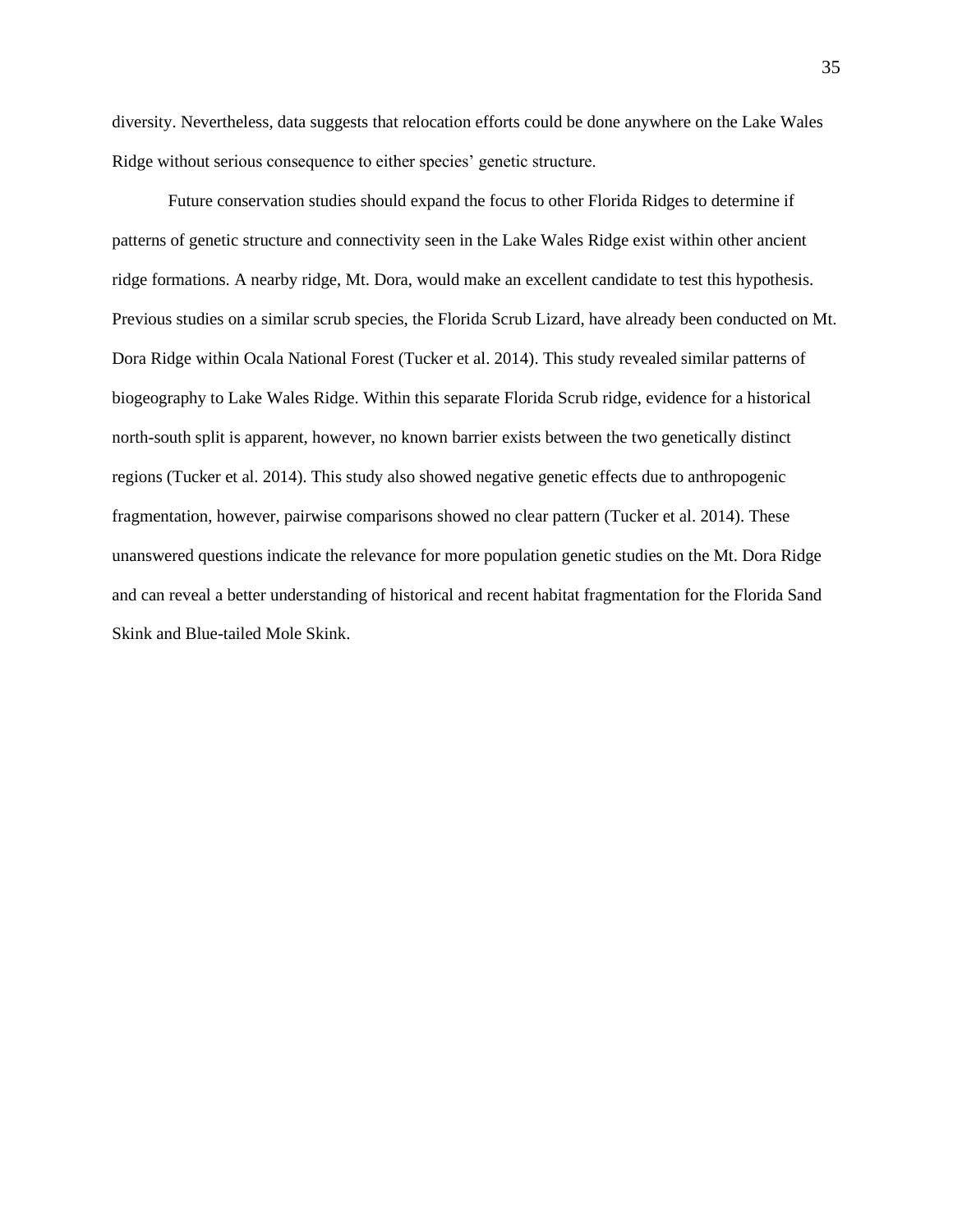#### **REFERENCES**

- Ashton, K.G. and Knipps, A.C., 2011. Effects of fire history on amphibian and reptile assemblages in rosemary scrub. *Journal of Herpetology*, *45*(4), pp.497-503.
- Branch, L.C., Clark, A.M., Moler, P.E. and Bowen, B.W., 2003. Fragmented landscapes, habitat specificity, and conservation genetics of three lizards in Florida scrub. *Conservation Genetics*, *4*(2), pp.199-212.
- Christman, S. D. 1992. Bluetail Mole Skink. In P.E. Moler (ed.), Rare and Endangered Biota of Florida, Volume III Amphibians and Reptiles, pp. 117–122. Univ. Press of Florida, Gainesville.
- Domingues, R.R., Hilsdorf, A.W.S. and Gadig, O.B.F., 2018. The importance of considering genetic diversity in shark and ray conservation policies. *Conservation Genetics*, *19*(3), pp.501-525.
- Excoffier, L., Laval, G. and Schneider, S., 2005. Arlequin (version 3.0): an integrated software package for population genetics data analysis. *Evolutionary bioinformatics*, *1*, p.117693430500100003.
- Hardin, J.O., 2019. *A GIS-BASED SYNTHESIS OF RELICT SHORELINES IN PENINSULAR FLORIDA*.
- Heath, S., Schrey, A.W., Ashton, K.G., Mushinsky, H.R. and McCoy, E.D., 2012. Contrasting genetic differentiation of a poorly dispersing lizard in connected and fragmented scrub habitats. *Journal of Herpetology*, *46*(4), pp.602-607.
- Kimura, M., 1980. A simple method for estimating evolutionary rates of base substitutions through comparative studies of nucleotide sequences. *Journal of molecular evolution*, *16*(2), pp.111-120.
- Laessle AM. 1958. The origin and successional relationship of sandhill vegetation and sand pine scrub. *Ecol Mono*. 28:361–387.

McCoy, E.D., Richmond, J.Q., Mushinsky, H.R., Britt, E.J. and Godley, J.S., 2010. Long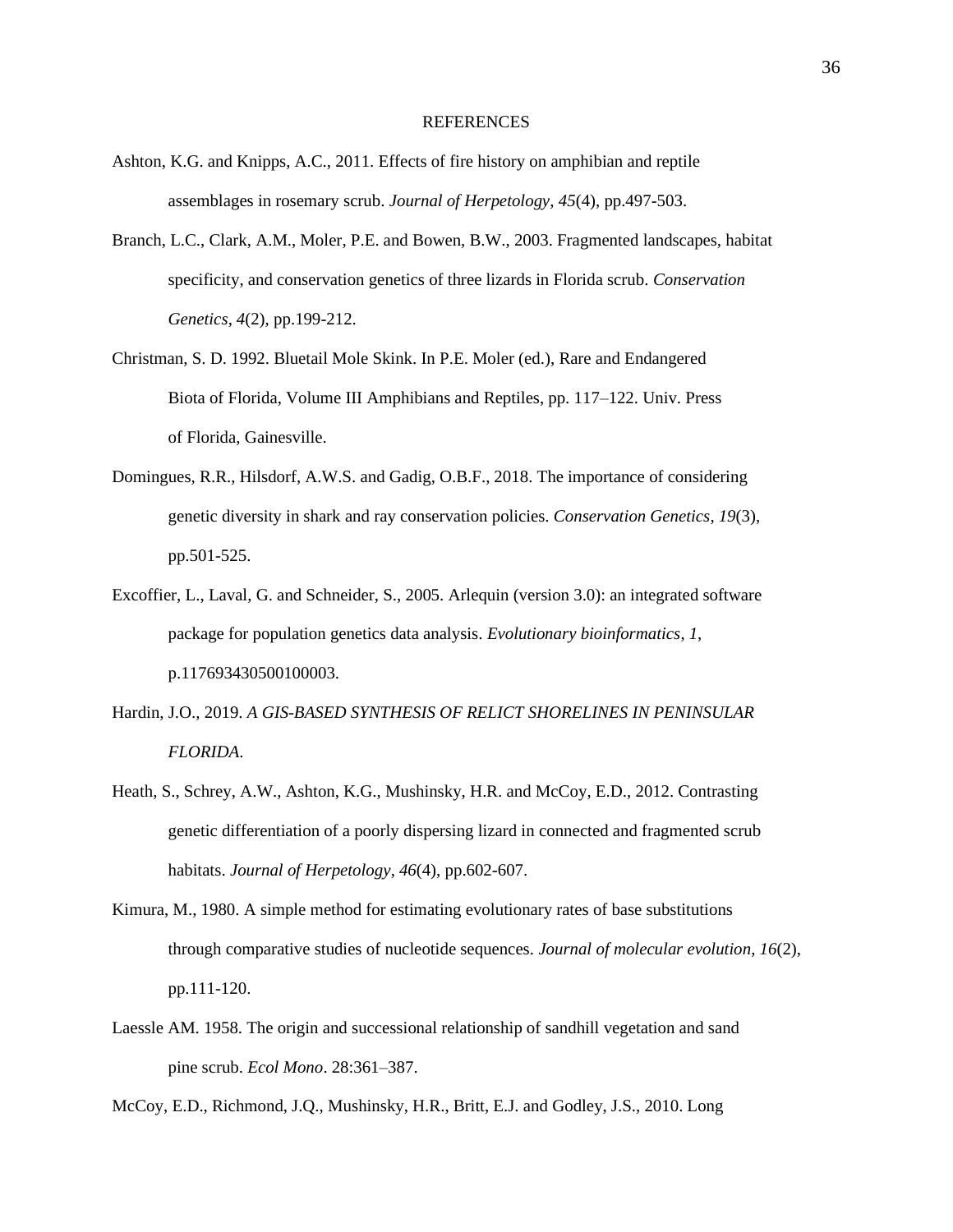generation time delays the genetic response to habitat fragmentation in the threatened Florida sand skink. *Journal of Herpetology*, pp.641-644.

- Menges ES. 1999. Ecology and conservation of Florida scrub. In: Anderson RC, Fralish JS, Baskin JM, editors. *Savannas, barrens, and rock outcrop plant communities of North America*. Cambridge (UK): Cambridge Uni- versity Press. p. 7–22.
- Mercier, K.P., 2018. *Unearthing the Past and Present of a Semi-fossorial Lizard: Conservation Genetics, Phylogeography, and Taxonomy of Plestiodon Egregius* (Doctoral dissertation, University of Central Florida).
- Mount, R. H. 1963. The natural history of the red-tailed skink, Eumeces egregius (Baird). American Midland Naturalist 70:356–385.
- Myers RL. 1990. Scrub and high pine. In: Myers RL, Ewel JJ, editors. *Eco- systems of Florida*. Orlando (FL): University of Central Florida Press. p. 150–193.
- Peakall R, Smouse PE. 2012. GenAlEx 6.5: genetic analysis in Excel. Population genetic software for teaching and research-an update. Bioinformatics 28:2537-2539.
- Queller, D.C. and Goodnight, K.F., 1989. Estimating relatedness using genetic markers. *Evolution*, *43*(2), pp.258-275.
- Ragsdale, A.K., Frederick, B.M., Dukes, D.W., Liebl, A.L., Ashton, K.G., McCoy, E.D., Mushinsky, H.R. and Schrey, A.W., 2016. Fire increases genetic diversity of populations of sixlined racerunner. *Journal of Heredity*, *107*(7), pp.654-659.
- Reid, D.T., Ashton, K.G. and Zamudio, K.R., 2004. Characterization of microsatellite markers in the threatened sand skink (Neoseps reynoldsi). *Molecular Ecology Notes*, *4*(4), pp.691-693.
- Richmond, J.Q., Reid, D.T., Ashton, K.G. and Zamudio, K.R., 2009. Delayed genetic effects of habitat fragmentation on the ecologically specialized Florida sand skink (Plestiodon reynoldsi). *Conservation Genetics*, *10*(5), pp.1281-1297.
- Schrey, A.W., Fox, A.M., Mushinsky, H.R. and McCOY, E.D., 2011. Fire increases variance in genetic characteristics of Florida Sand Skink (Plestiodon reynoldsi) local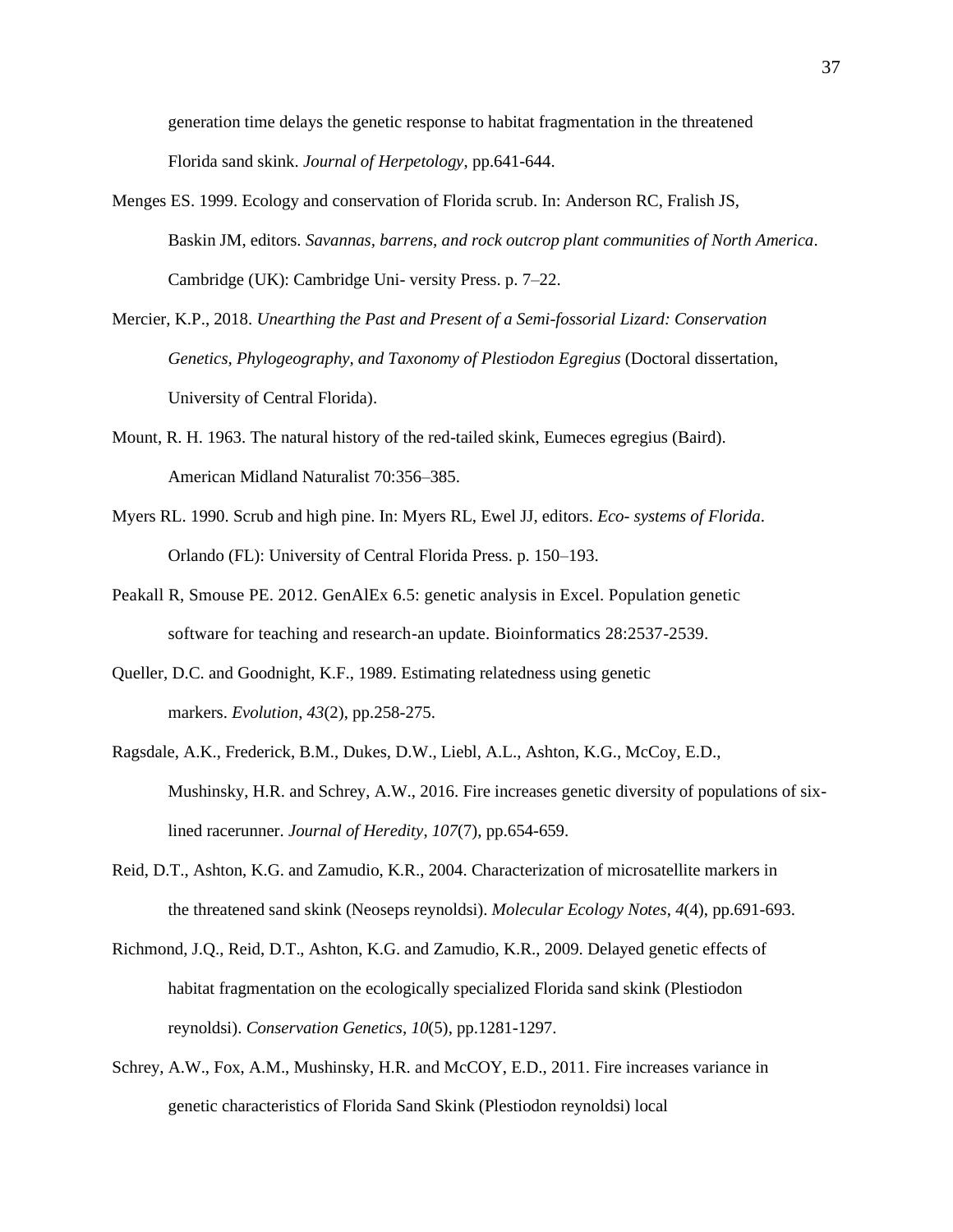populations. *Molecular Ecology*, *20*(1), pp.56-66.

- Schrey, A.W., Ashton, K.G., Heath, S., Mushinsky, H.R. and McCoy, E.D., 2012. Range-Wide Genetic Analysis of the Threatened Bluetail Mole Skink Identifies Similar Genetic Structure with Sympatric Lizards. *Journal of Herpetology*, *46*(2), pp.241-247.
- Schrey, A.W., Evans, R.K., Netherland, M., Ashton, K.G., Mushinsky, H.R. and McCoy, E.D., 2015. Phylogeography of the Peninsula Crowned Snake (Tantilla relicta relicta) on the Lake Wales Ridge in Central Florida. *Journal of Herpetology*, *49*(3), pp.415-419.
- Sutton, P. E., H. R. Mushinksy, and E. D. McCoy, 1999. Comparing the use of pitfall drift fences and cover boards for sampling the threatened Sand Skink (Neoseps reynoldsi). Herpetological Review 30:149–151.
- Tamura, K., Dudley, J., Nei, M. and Kumar, S., 2007. MEGA4: molecular evolutionary genetics analysis (MEGA) software version 4.0. *Molecular biology and evolution*, *24*(8), pp.1596-1599.
- Telford JR., S. R. 1959. A study of the sand skink, Neoseps reynoldsi Stejneger. Copeia 1959:110–119.
- Tucker, D.B., McBrayer, L.D. and Harrison, J.S., 2014. Population structure of Florida scrub lizards (Sceloporus woodi) in an anthropogenically fragmented forest. *Herpetologica*, *70*(3), pp.266-278.
- US Fish and Wildlife Service, 1999. South Florida multi-species recovery plan. U. S. Fish and Wildlife Service, Atlanta.
- US Fish and Wildlife Service, 2007. 5-Year Review: Bluetail Mole Skink (Eumeces egregius lividus) and Sand Skink (Neoseps reynoldsi). *US Fish and Wildlife Service, Vero Beach, FL.*
- Villesen, P., 2007. FaBox: an online toolbox for fasta sequences. *Molecular ecology notes*, *7*(6), pp.965-968.
- Webb, S.D., 1990. Historical biogeography. *Ecosystems of Florida*, pp.70-100.
- Weekley, C.W., Menges, E.S. and Pickert, R.L., 2008. An ecological map of Florida's Lake